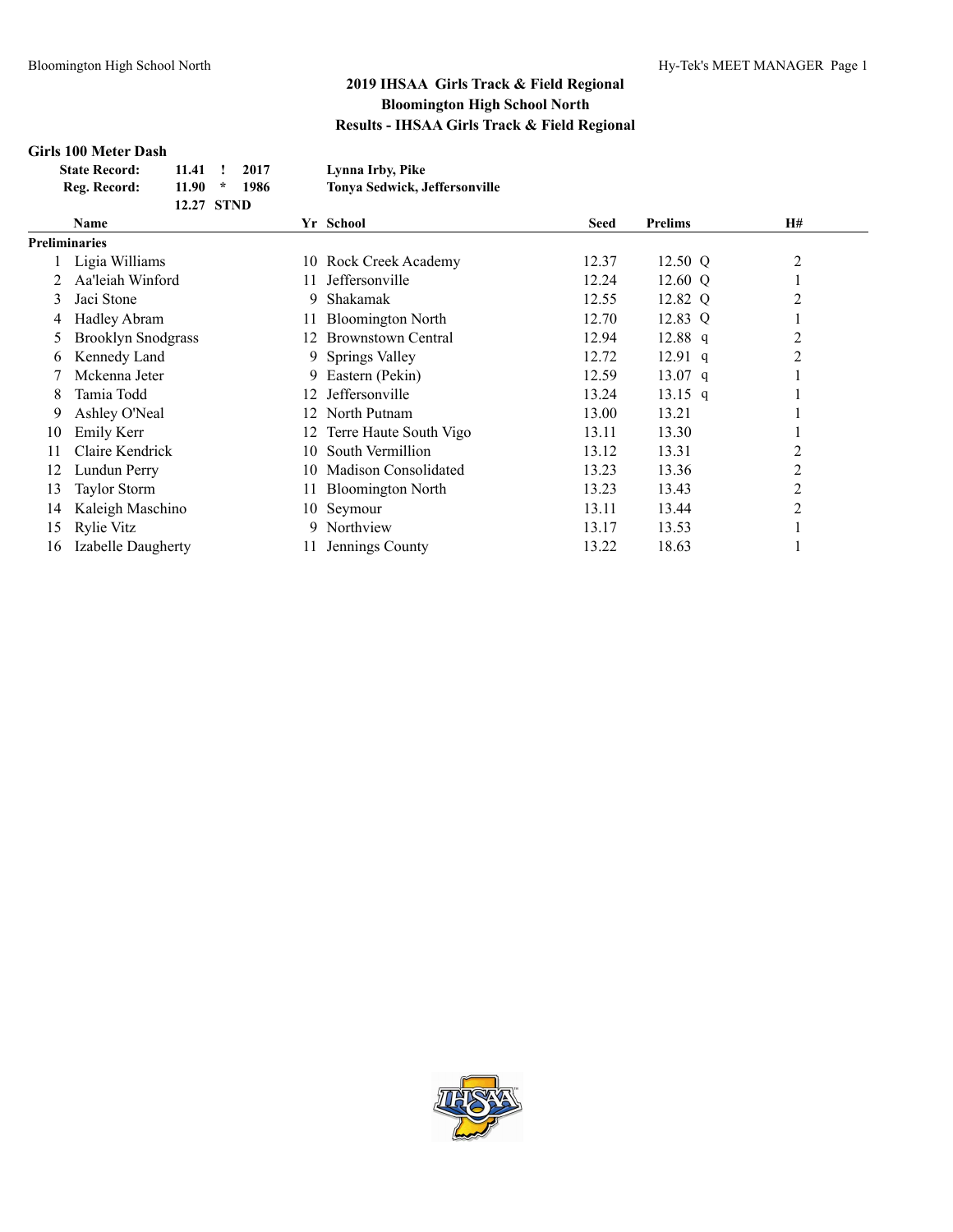# **Girls 100 Meter Dash**

| <b>State Record:</b> | 11.41                  | 2017 | Lynna Irby, Pike              |
|----------------------|------------------------|------|-------------------------------|
| Reg. Record:         | 11.90<br>$\mathcal{R}$ | 1986 | Tonya Sedwick, Jeffersonville |
|                      | 12.27 STND             |      |                               |

|               | <b>Name</b>               |     | Yr School                | <b>Prelims</b> | <b>Finals</b> | <b>Points</b> |
|---------------|---------------------------|-----|--------------------------|----------------|---------------|---------------|
| <b>Finals</b> |                           |     |                          |                |               |               |
|               | Aa'leiah Winford          | 11. | <b>Jeffersonville</b>    | 12.60          | 12.36         | 10            |
|               | 2 Ligia Williams          |     | 10 Rock Creek Academy    | 12.50          | 12.40         | 8             |
|               | <b>Brooklyn Snodgrass</b> |     | 12 Brownstown Central    | 12.88          | 12.81         | 6             |
|               | 4 Hadley Abram            | 11. | <b>Bloomington North</b> | 12.83          | 12.85         |               |
|               | 5 Jaci Stone              |     | 9 Shakamak               | 12.82          | 12.89         |               |
|               | 6 Kennedy Land            |     | 9 Springs Valley         | 12.91          | 13.07         |               |
|               | Mckenna Jeter             |     | 9 Eastern (Pekin)        | 13.07          | 13.19         |               |
|               | Tamia Todd                |     | Jeffersonville           | 13.15          | 13.40         |               |

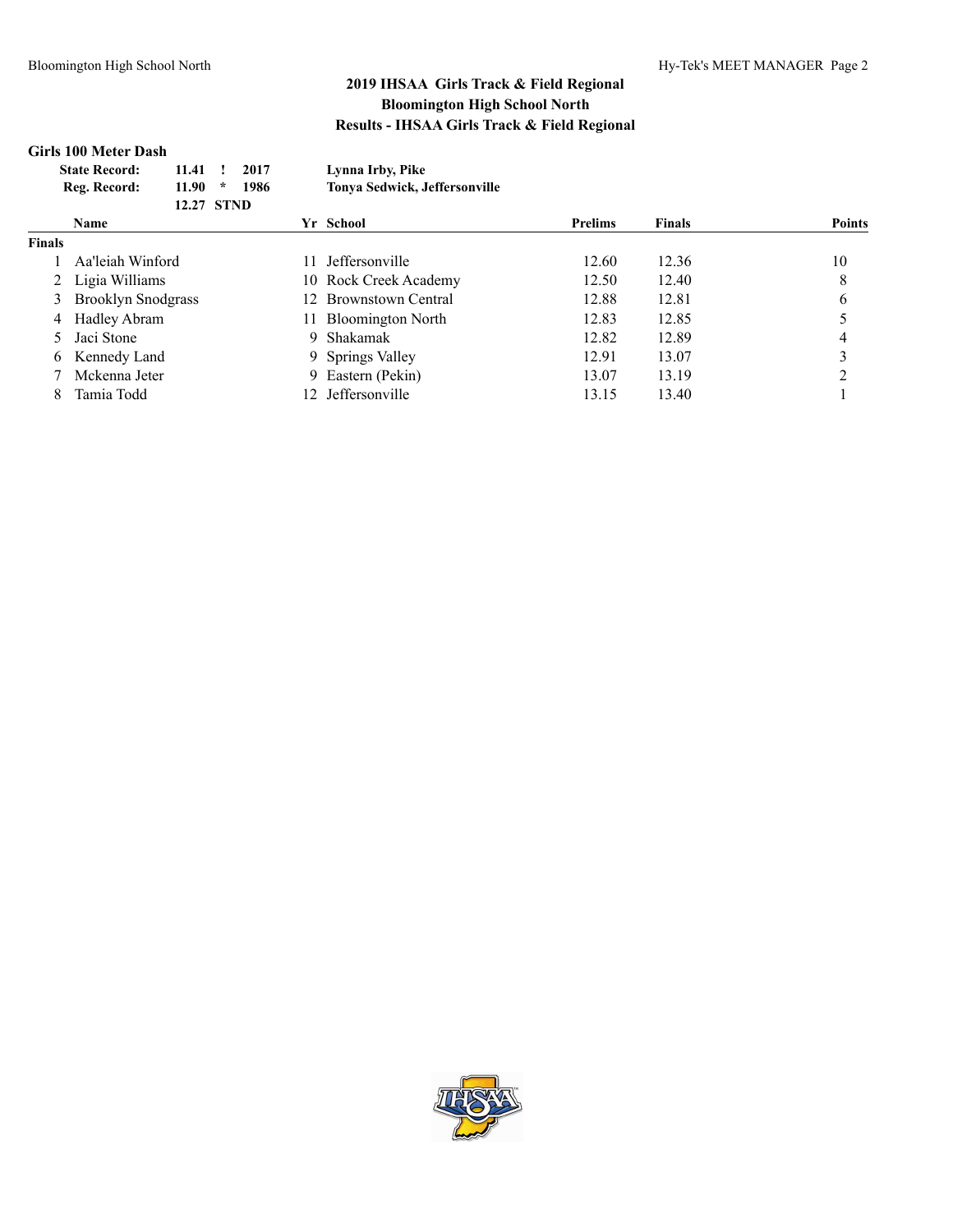#### **Girls 200 Meter Dash**

| <b>State Record:</b> | 23.12 ! 1986 |                | <b>Maicel</b> I |
|----------------------|--------------|----------------|-----------------|
| Reg. Record:         |              | $24.20 * 1986$ | <b>Tonya</b> S  |
|                      | 25.17 STND   |                |                 |

**State Record: 23.12 ! 1986 Maicel Malone, North Central (Indpls.) Reg. Record: 24.20 \* 1986 Tonya Sedwick, Jeffersonville**

|               | <b>Name</b>          |     | Yr School                     | <b>Seed</b> | <b>Prelims</b> | <b>H#</b> |  |
|---------------|----------------------|-----|-------------------------------|-------------|----------------|-----------|--|
| Preliminaries |                      |     |                               |             |                |           |  |
|               | Aa'leiah Winford     | 11  | Jeffersonville                | 25.84       | 25.67 Q        |           |  |
|               | Hadley Abram         |     | 11 Bloomington North          | 25.85       | 26.08 Q        | 2         |  |
| 3             | Ligia Williams       |     | 10 Rock Creek Academy         | 26.94       | 26.08 Q        |           |  |
| 4             | Jaci Stone           | 9.  | Shakamak                      | 26.00       | 26.69 Q        | 2         |  |
| 5             | Eden Siples          | 12  | Northview                     | 27.24       | $26.81$ q      | 2         |  |
| 6             | Whitnee Newby        |     | 12 Sullivan                   | 27.78       | $27.28$ q      |           |  |
|               | Kennedy Land         |     | 9 Springs Valley              | 27.17       | $27.35$ q      | 2         |  |
| 8             | Claire Kendrick      |     | 10 South Vermillion           | 26.84       | $27.37$ q      |           |  |
| 9             | Corynn DeGroote      | 9.  | West Vigo                     | 27.66       | 27.55          | 2         |  |
| 10            | <b>Taylor Storm</b>  | 11. | <b>Bloomington North</b>      | 27.41       | 27.56          |           |  |
| 11            | Naimah Slaughter     |     | 12 Rock Creek Academy         | 28.54       | 27.72          | 2         |  |
| 12            | Maggie Lackey        |     | 10 Northview                  | 27.43       | 27.76          |           |  |
| 13            | Hanna Reuter         | 9.  | Martinsville                  | 27.52       | 27.81          | 2         |  |
| 14            | <b>Lindley Steel</b> | 9.  | <b>Bedford North Lawrence</b> | 28.32       | 28.07          |           |  |
| 15            | Kacey McBride        | 9.  | Paoli                         | 28.76       | 28.64          | 2         |  |

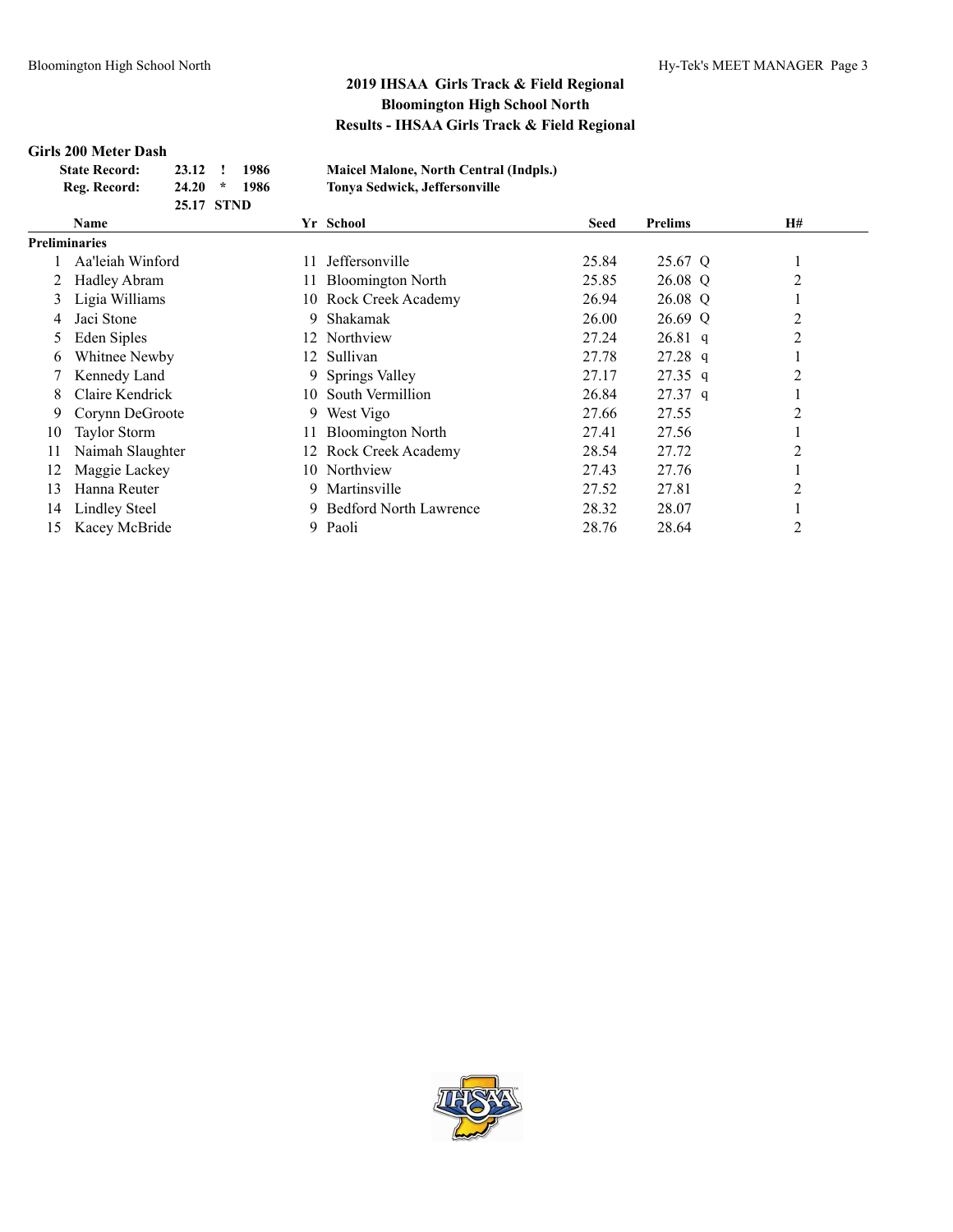#### **Girls 200 Meter Dash**

| <b>State Record:</b> | 1986<br>23.12 !   | <b>Maicel Malone, North Central (Indpls.)</b> |
|----------------------|-------------------|-----------------------------------------------|
| Reg. Record:         | 1986<br>$24.20$ * | Tonya Sedwick, Jeffersonville                 |
|                      | 25.17 STND        |                                               |

|               | Yr School<br>Name |     | <b>Prelims</b>        | <b>Finals</b> | <b>Points</b> |    |
|---------------|-------------------|-----|-----------------------|---------------|---------------|----|
| <b>Finals</b> |                   |     |                       |               |               |    |
|               | Aa'leiah Winford  | 11. | <b>Jeffersonville</b> | 25.67         | 25.43         | 10 |
|               | 2 Ligia Williams  |     | 10 Rock Creek Academy | 26.08         | 26.02         | 8  |
|               | 3 Hadley Abram    |     | 11 Bloomington North  | 26.08         | 26.05         | 6  |
|               | 4 Jaci Stone      |     | 9 Shakamak            | 26.69         | 26.43         |    |
|               | 5 Eden Siples     |     | 12 Northview          | 26.81         | 27.32         |    |
|               | 6 Claire Kendrick |     | 10 South Vermillion   | 27.37         | 27.36         |    |
|               | 7 Kennedy Land    |     | 9 Springs Valley      | 27.35         | 27.47         |    |
|               | Whitnee Newby     |     | 12 Sullivan           | 27.28         | 27.51         |    |

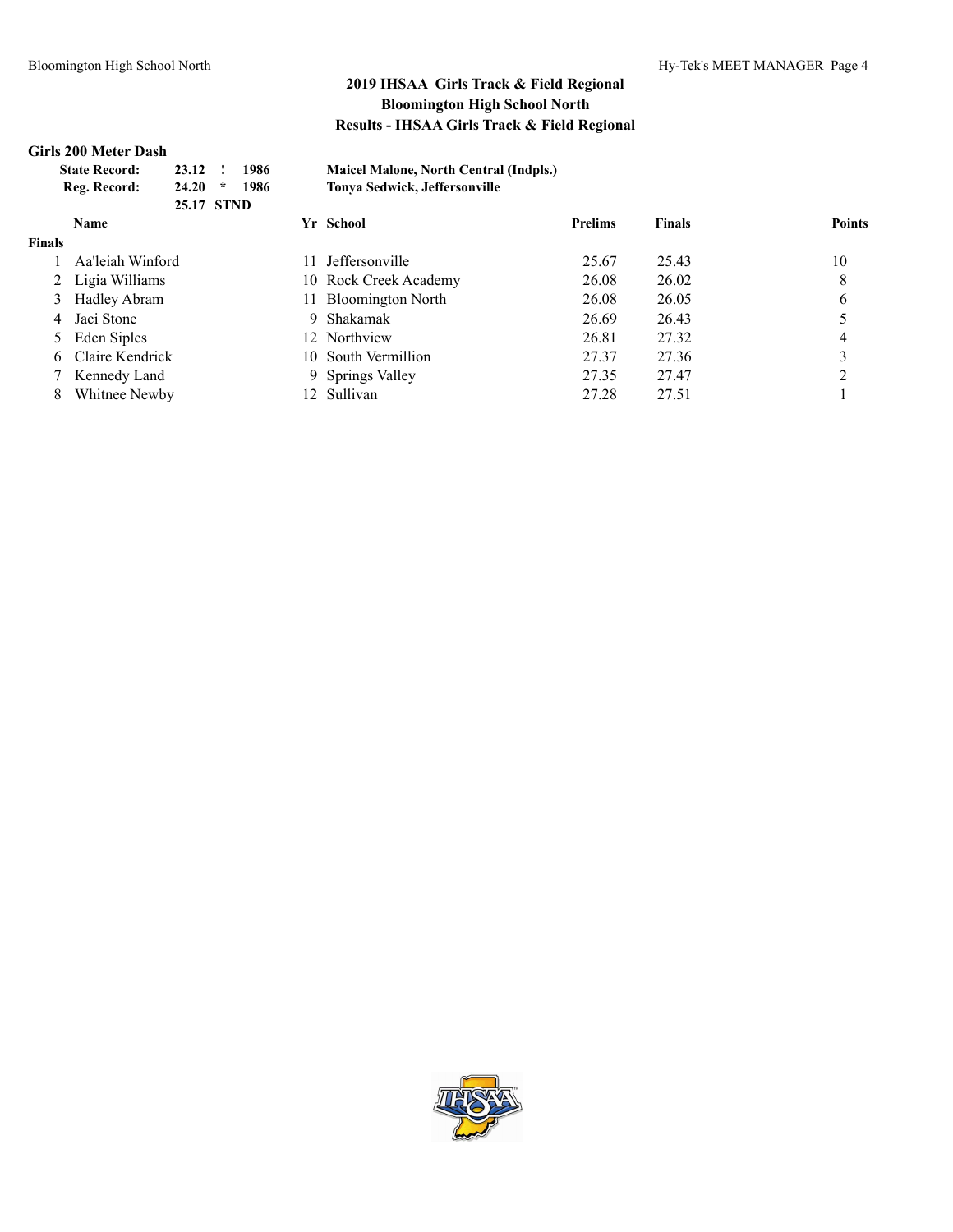#### **Girls 400 Meter Dash**

| <b>State Record:</b> | 52.42      | 1986 | <b>Maicel Malone, North Central (Indpls.)</b> |
|----------------------|------------|------|-----------------------------------------------|
| Reg. Record:         | $56.73$ *  | 2000 | Andrea Cartwright, Jeffersonville             |
|                      | 57.38 STND |      |                                               |

|               | <i>JI J</i> U JIND |     |                               |             |               |                |               |
|---------------|--------------------|-----|-------------------------------|-------------|---------------|----------------|---------------|
|               | Name               |     | Yr School                     | <b>Seed</b> | <b>Finals</b> | H#             | <b>Points</b> |
| <b>Finals</b> |                    |     |                               |             |               |                |               |
|               | Amiyah Davis       | 10  | <b>Bloomington South</b>      | 58.14       | 58.43         | 2              | 10            |
|               | Eden Siples        | 12. | Northview                     | 59.37       | 59.73         | $\overline{c}$ | 8             |
| 3             | Tara Cofie         | 10  | Jeffersonville                | 1:02.66     | 1:00.48       | -              | 6             |
| 4             | Corynn DeGroote    | 9   | West Vigo                     | 1:00.97     | 1:00.55       | 2              | 5             |
|               | Kayli Clark        |     | <b>Bloomington North</b>      | 1:01.69     | 1:00.62       | 2              | 4             |
| 6             | Marikate Morrison  | 10- | <b>Bloomington North</b>      | 1:02.04     | 1:00.68       | $\overline{2}$ | 3             |
|               | Maci Easton        | 9.  | West Vigo                     | 1:01.70     | 1:01.68       | $\overline{2}$ | 2             |
| 8             | Jillian Webb       | 9   | <b>Bedford North Lawrence</b> | 1:03.07     | 1:01.76       |                |               |
| 9             | Alyssa Milah       | 11  | Edgewood                      | 1:03.16     | 1:02.29       |                |               |
| 10            | Ashley Wight       |     | Charlestown                   | 1:02.65     | 1:02.76       | 2              |               |
| 11            | Samantha Sproles   | 10- | Jennings County               | 1:03.87     | 1:04.01       |                |               |
| 12            | Dru White          | 9.  | Terre Haute North Vigo        | 1:02.60     | 1:04.08       | $\overline{2}$ |               |
| 13            | Hayley Harpe       | 9.  | Seymour                       | 1:03.90     | 1:04.72       |                |               |
| 14            | Anna Dablow        | 10. | Silver Creek                  | 1:03.55     | 1:04.86       |                |               |
| 15            | Navaeh Bates       | 9   | Jeffersonville                | 1:02.94     | 1:05.19       |                |               |
| 16            | Harper Watson      |     | Madison Consolidated          | 1:03.41     | 1:05.83       |                |               |

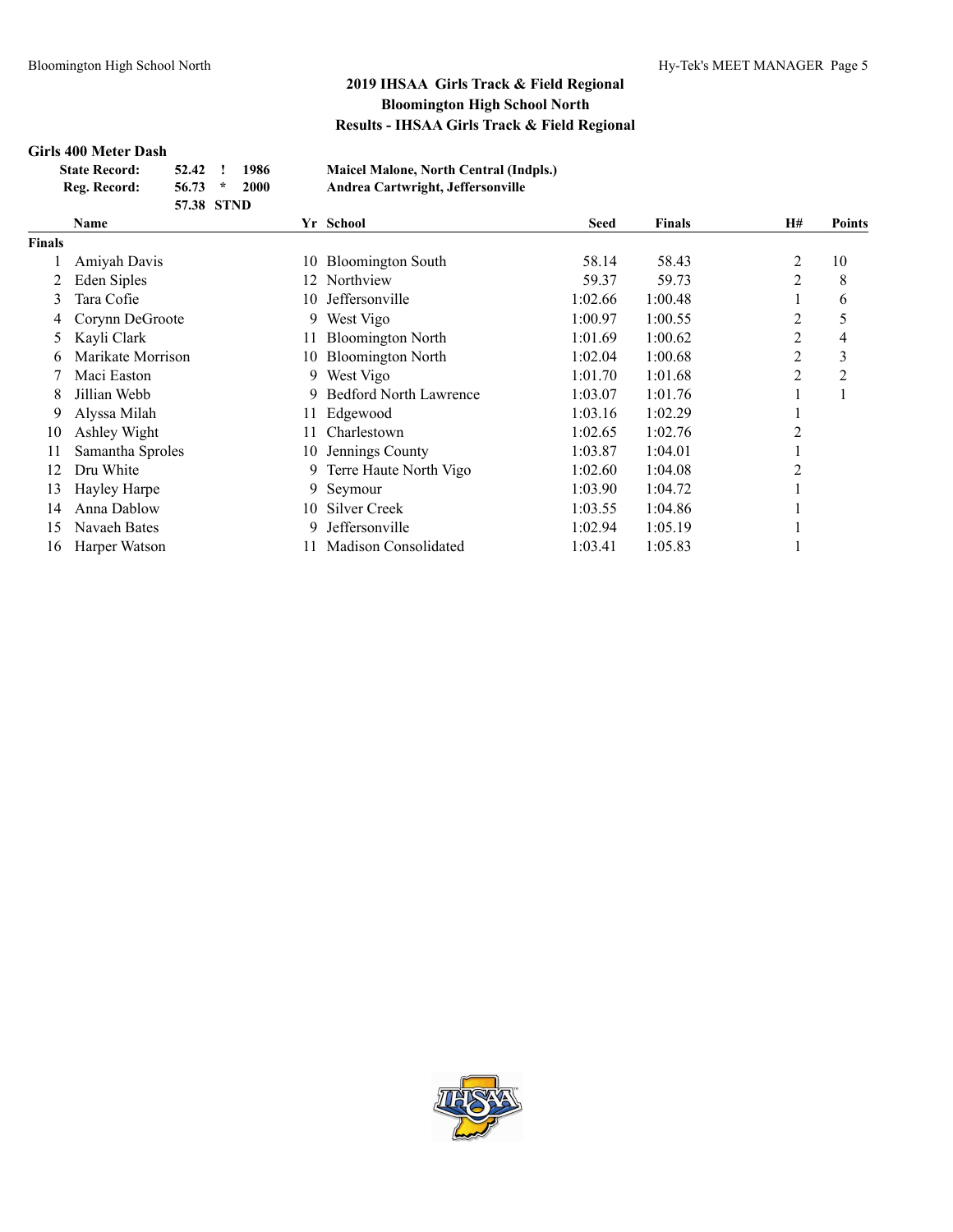### **Girls 800 Meter Run**

| <b>State Record:</b> | $2:07.91$ !  | 2013 | <b>Brittany Neeley, Eastern (Greentown)</b> |
|----------------------|--------------|------|---------------------------------------------|
| Reg. Record:         | $2:12.20$ *  | 1984 | <b>Rachell Roberts, Columbus East</b>       |
|                      | 2:16.24 STND |      |                                             |

|               | Name                     |     | Yr School                     | <b>Seed</b> | <b>Finals</b> | <b>Points</b> |
|---------------|--------------------------|-----|-------------------------------|-------------|---------------|---------------|
| <b>Finals</b> |                          |     |                               |             |               |               |
|               | Olivia Brummett          | 10  | <b>Bloomington South</b>      | 2:28.19     | 2:22.49       | 10            |
|               | Mackenzie Carver         | 11. | <b>Bloomington North</b>      | 2:21.28     | 2:22.61       | 8             |
| 3             | <b>Addison Readinger</b> | 10  | Terre Haute North Vigo        | 2:23.42     | 2:24.45       | 6             |
| 4             | Phoebe Rensink           | 12  | <b>Bloomington South</b>      | 2:23.58     | 2:25.13       |               |
| 5.            | Chelsie Edwards          | 12. | Cloverdale                    | 2:27.68     | 2:27.72       | 4             |
| 6             | Jacy Collins             | 11. | Shakamak                      | 2:26.78     | 2:28.97       | 3             |
|               | Bea Cakmak               | 9   | <b>Bloomington North</b>      | 2:19.87     | 2:30.38       | 2             |
| 8.            | Evie Noel                | 9   | Northview                     | 2:23.73     | 2:30.68       |               |
| 9             | Anna Fleetwood           | 10  | <b>Brown County</b>           | 2:29.58     | 2:31.08       |               |
| 10            | Leah Anders              | 12  | <b>Switzerland County</b>     | 2:31.32     | 2:31.88       |               |
| 11            | Patricia Henney          | 12  | Jennings County               | 2:33.74     | 2:31.94       |               |
| 12            | Grace Grady              | 11  | Silver Creek                  | 2:32.61     | 2:34.78       |               |
| 13            | Kaylyn Holman            | 9   | Crothersville                 | 2:32.24     | 2:36.35       |               |
| 14            | Lauren Jeffries          | 11  | Scottsburg                    | 2:32.76     | 2:36.74       |               |
| 15            | Makena Moore             | 10  | <b>Bedford North Lawrence</b> | 2:36.07     | 2:39.62       |               |
| 16            | Keirstan Oeffinger       | 10- | Switzerland County            | 2:35.73     | 2:45.80       |               |

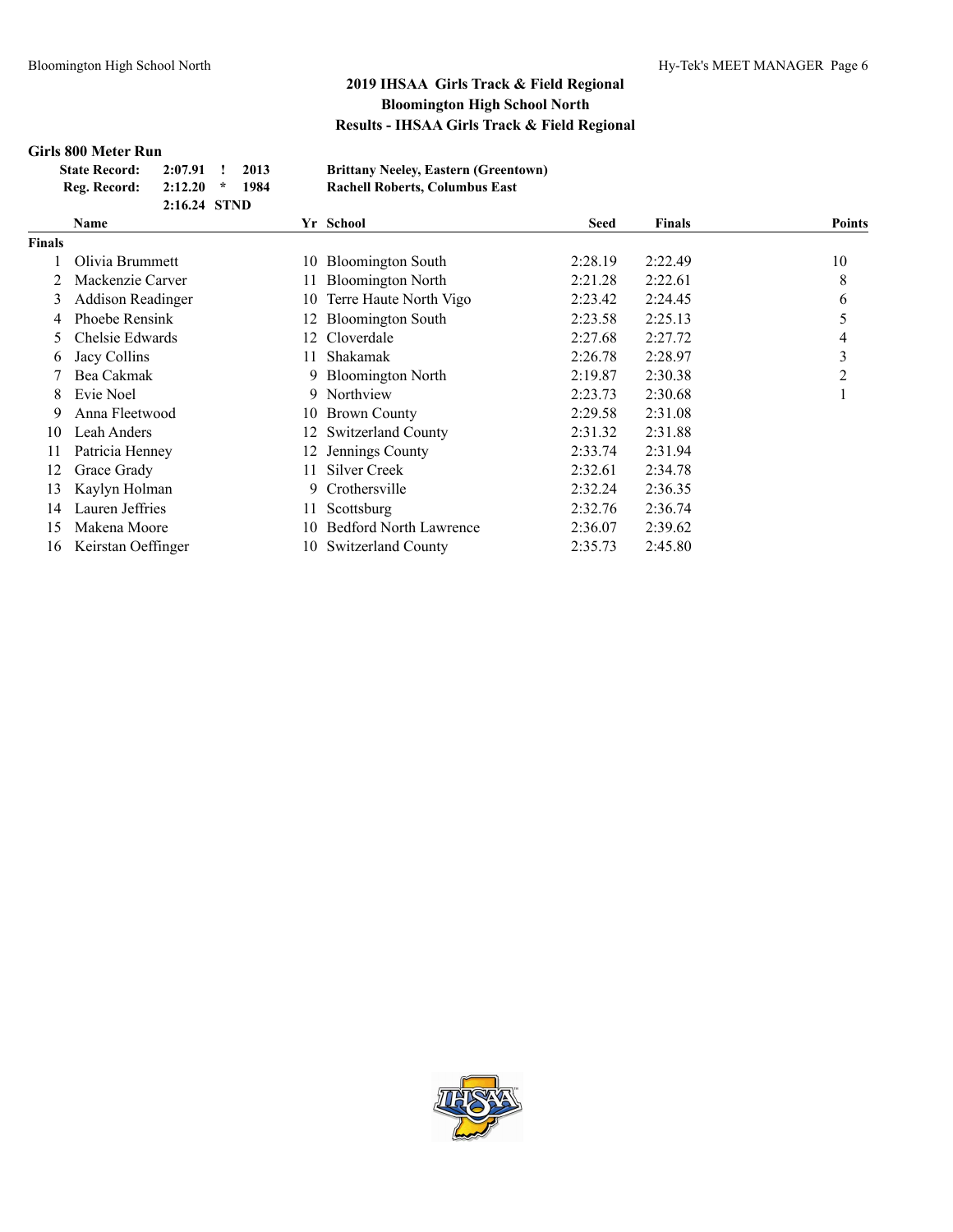#### **Girls 1600 Meter Run**

| Reg. Record:         | $4:55.86$ *  |              | 5/22/2018               | <b>Emma Wilson, Greencastle</b>       |
|----------------------|--------------|--------------|-------------------------|---------------------------------------|
| <b>State Record:</b> | 4:43.46      | $\mathbf{I}$ | 2011                    | <b>Waverly Neer, Culver Academies</b> |
| Reg. Record:         |              |              | $4:55.86$ * $5/22/2018$ | <b>Emma Wilson, Greencastle</b>       |
|                      | 5:02.82 STND |              |                         |                                       |

|               | Name                |     | Yr School                     | <b>Seed</b> | <b>Finals</b> | <b>Points</b> |
|---------------|---------------------|-----|-------------------------------|-------------|---------------|---------------|
| <b>Finals</b> |                     |     |                               |             |               |               |
|               | Bea Cakmak          | 9   | <b>Bloomington North</b>      | 5:11.27     | 5:07.47       | 10            |
|               | Ashton Chase        |     | 12 Seymour                    | 5:07.30     | 5:08.46       | 8             |
| 3             | Olivia Brummett     | 10  | <b>Bloomington South</b>      | 5:20.22     | 5:18.45       | 6             |
| 4             | Olivia Kaiser       | 10- | <b>Bloomington North</b>      | 5:21.00     | 5:20.99       |               |
| 5             | Evie Noel           | 9.  | Northview                     | 5:21.68     | 5:25.58       | 4             |
| 6             | Kaylyn Holman       | 9.  | Crothersville                 | 5:40.05     | 5:36.00       | 3             |
|               | Micah Peals         |     | 9 Terre Haute South Vigo      | 5:42.26     | 5:41.81       | 2             |
| 8             | Aviv Hagar          |     | 10 Bloomington South          | 5:25.10     | 5:44.39       |               |
| 9             | Lily Monnett        |     | 10 Cloverdale                 | 5:57.71     | 5:44.86       |               |
| 10            | Olivia Clive        | 9.  | Jeffersonville                | 5:48.40     | 5:45.53       |               |
| 11            | Jozee Spatta        |     | 12 Owen Valley                | 5:38.39     | 5:45.74       |               |
| 12            | Sierra Ford         | 12. | Eastern Greene (Bloomfield)   | 5:51.80     | 5:49.98       |               |
| 13            | Autumn Spence       | 10  | <b>Bedford North Lawrence</b> | 5:48.38     | 5:53.23       |               |
| 14            | <b>Brett Cahall</b> | 10. | Madison Consolidated          | 5:51.40     | 5:58.08       |               |
| 15            | Eden Ryan           |     | 12 Henryville                 | 5:49.60     | 5:59.72       |               |
| 16            | Grace Sherrow       |     | 12 Silver Creek               | 5:42.00     | 6:10.84       |               |

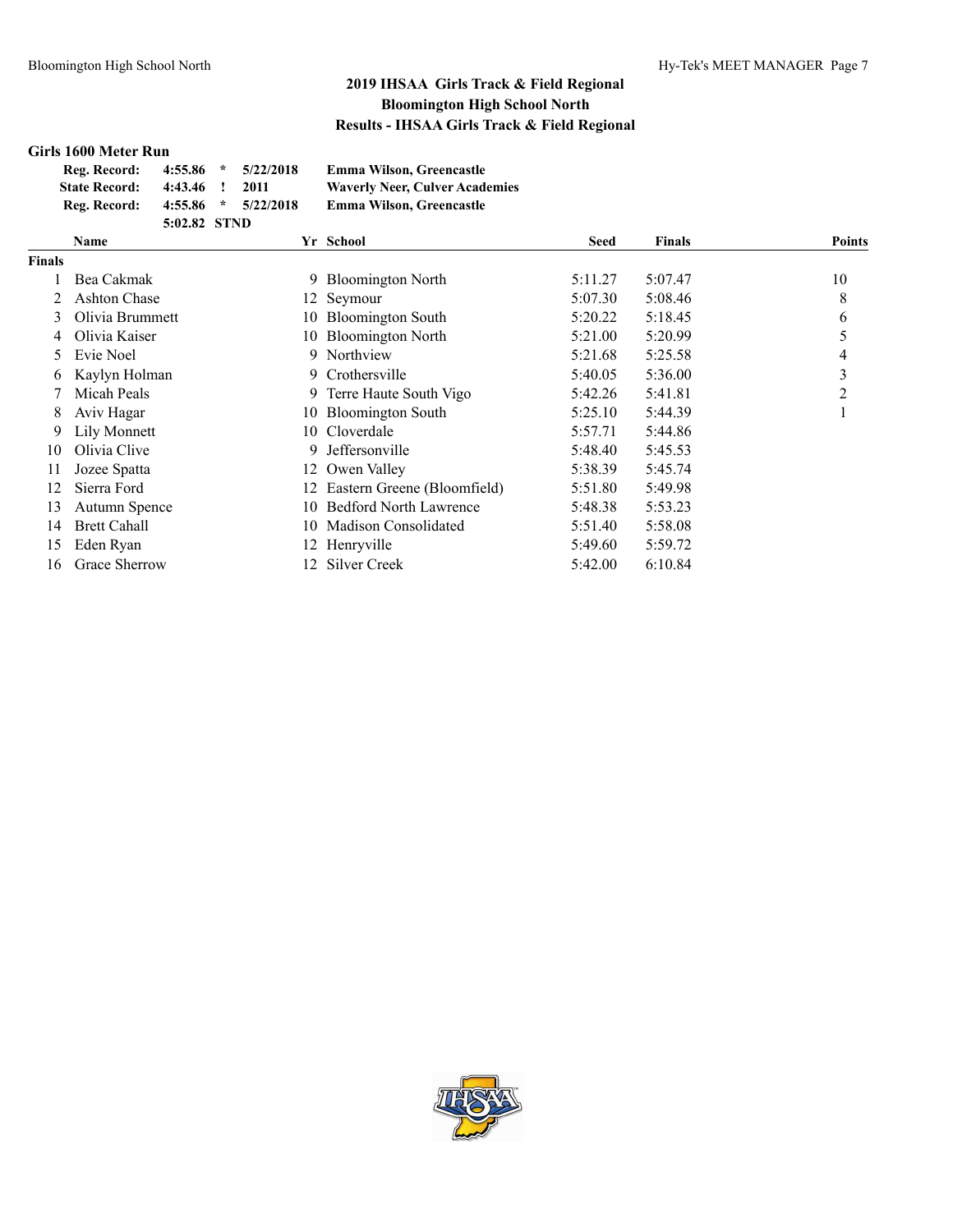### **Girls 3200 Meter Run**

| Reg. Record: 10:31.69         |               | $\mathcal{R}$ | 5/22/2018                | <b>Emma Wilson, Greencastle</b> |
|-------------------------------|---------------|---------------|--------------------------|---------------------------------|
| <b>State Record: 10:11.20</b> |               | - 11          | 2015                     | Anna Rohrer, Mishawaka          |
| Reg. Record:                  |               |               | $10:31.69$ * $5/22/2018$ | <b>Emma Wilson, Greencastle</b> |
|                               | 10:51.59 STND |               |                          |                                 |

|               | Name             |     | Yr School                | <b>Seed</b> | <b>Finals</b> | <b>Points</b> |
|---------------|------------------|-----|--------------------------|-------------|---------------|---------------|
| <b>Finals</b> |                  |     |                          |             |               |               |
|               | Annalyssa Crain  |     | 10 Edgewood              | 11:00.68    | 10:55.06      | 10            |
|               | Ashton Chase     |     | 12 Seymour               | 11:43.45    | 11:26.08      | 8             |
| 3             | Zoe Trausch      | 12  | Terre Haute North Vigo   | 12:07.51    | 11:37.06      | 6             |
| 4             | Quinn Wilson     | 11  | <b>Bloomington North</b> | 11:52.30    | 11:39.40      |               |
| 5.            | Makenna Sunbury  | 11  | Seymour                  | 12:02.03    | 11:43.82      | 4             |
| 6             | Abbey Armstrong  |     | <b>Bloomington North</b> | 11:35.88    | 11:44.85      | 3             |
|               | Abby Beathea     | 9.  | <b>Bloomington South</b> | 11:48.89    | 12:01.31      | 2             |
| 8.            | Anneke Furr      | 11- | <b>Bloomington South</b> | 12:17.59    | 12:21.83      |               |
| 9             | Michayla Dinn    | 9.  | Greencastle              | 12:41.60    | 12:27.19      |               |
| 10            | Isabel Odle      |     | 9 Silver Creek           | 12:30.29    | 12:32.70      |               |
| 11            | Alina Worzella   |     | 9 Martinsville           | 12:54.20    | 12:38.48      |               |
| 12            | Olivia Clive     | 9.  | Jeffersonville           | 13:10.67    | 12:39.87      |               |
| 13            | Kaelyn Johnson   | 12  | Brownstown Central       | 12:45.29    | 12:43.17      |               |
| 14            | Alexis Laswell   |     | 12 Clay City             | 12:33.20    | 12:45.08      |               |
| 15            | Lauren Lundergan | 12. | Shawe Memorial           | 13:31.44    | 13:02.65      |               |
| 16            | Christiane Davis |     | White River Valley       | 12:59.00    | 13:30.99      |               |

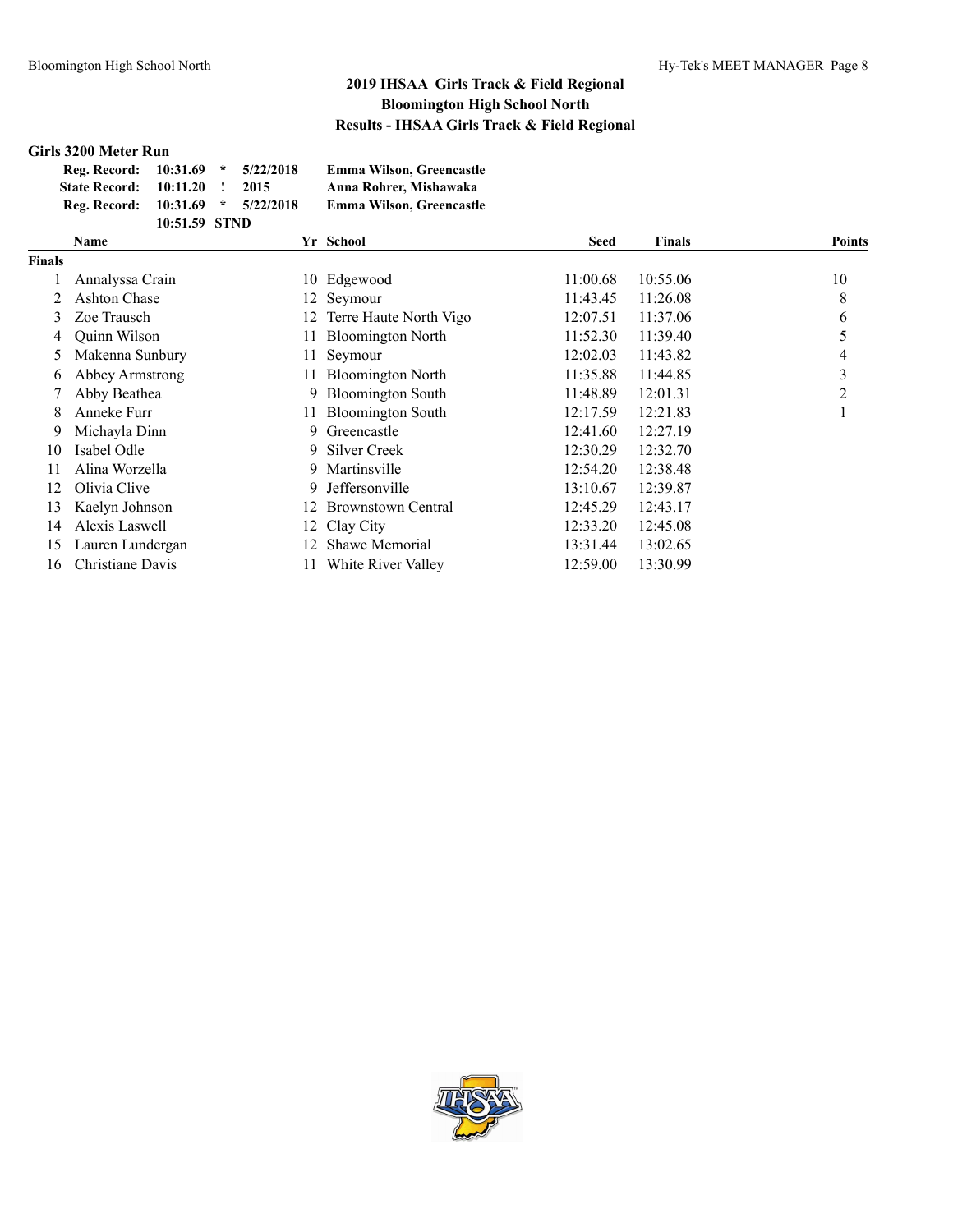#### **Girls 100 Meter Hurdles**

| <b>State Record:</b> | 13.95             | 2005 | Vanneisha Ivy, Muncie Central              |
|----------------------|-------------------|------|--------------------------------------------|
| Reg. Record:         | $14.83$ *         | 2014 | <b>Trinity Clements, Bloomington North</b> |
|                      | <b>15.00 STND</b> |      |                                            |

| Name             |                      |                       | <b>Seed</b>                                                                                                                                                                                                                                             | <b>Prelims</b> | H# |  |
|------------------|----------------------|-----------------------|---------------------------------------------------------------------------------------------------------------------------------------------------------------------------------------------------------------------------------------------------------|----------------|----|--|
|                  |                      |                       |                                                                                                                                                                                                                                                         |                |    |  |
| Kyla Kante       | 9.                   |                       | 15.17                                                                                                                                                                                                                                                   | 15.53 Q        |    |  |
| Marriya Henry    | 12.                  | <b>Jeffersonville</b> | 15.79                                                                                                                                                                                                                                                   | 16.00 $Q$      | 2  |  |
| Mackenzie Stoltz |                      |                       | 16.64                                                                                                                                                                                                                                                   | 15.96 Q        |    |  |
| Caitlyn Reynolds |                      |                       | 16.15                                                                                                                                                                                                                                                   | 16.53 Q        | 2  |  |
| Jordan Monson    | 12.                  |                       | 16.26                                                                                                                                                                                                                                                   | $16.17$ q      |    |  |
| Ella Francis     | 9.                   |                       | 16.61                                                                                                                                                                                                                                                   | 16.33 q        |    |  |
| Jasmine Blais    | 12.                  |                       | 17.08                                                                                                                                                                                                                                                   | 16.72 q        | 2  |  |
| Haley Moore      | 12.                  | Martinsville          | 16.60                                                                                                                                                                                                                                                   | 16.73 q        | 2  |  |
| Grace Gremore    |                      |                       | 16.81                                                                                                                                                                                                                                                   | 16.87          | 2  |  |
| Avy Lewis        |                      |                       | 17.36                                                                                                                                                                                                                                                   | 16.91          |    |  |
| Kayla Jackson    | 12.                  | Jeffersonville        | 16.89                                                                                                                                                                                                                                                   | 16.94          |    |  |
| Chloe Rolen      |                      |                       | 16.28                                                                                                                                                                                                                                                   | 17.00          |    |  |
| Katelyn Grady    | 9.                   |                       | 17.03                                                                                                                                                                                                                                                   | 17.36          |    |  |
| Lara Skaggs      |                      |                       | 16.86                                                                                                                                                                                                                                                   | 17.68          | 2  |  |
|                  | <b>Preliminaries</b> |                       | Yr School<br><b>Bloomington North</b><br>11 Cloverdale<br>12 Springs Valley<br><b>Bloomington South</b><br><b>Bloomington North</b><br>Mitchell<br>10 Terre Haute South Vigo<br>10 Springs Valley<br>10 Bloomington South<br>Silver Creek<br>10 Seymour |                |    |  |

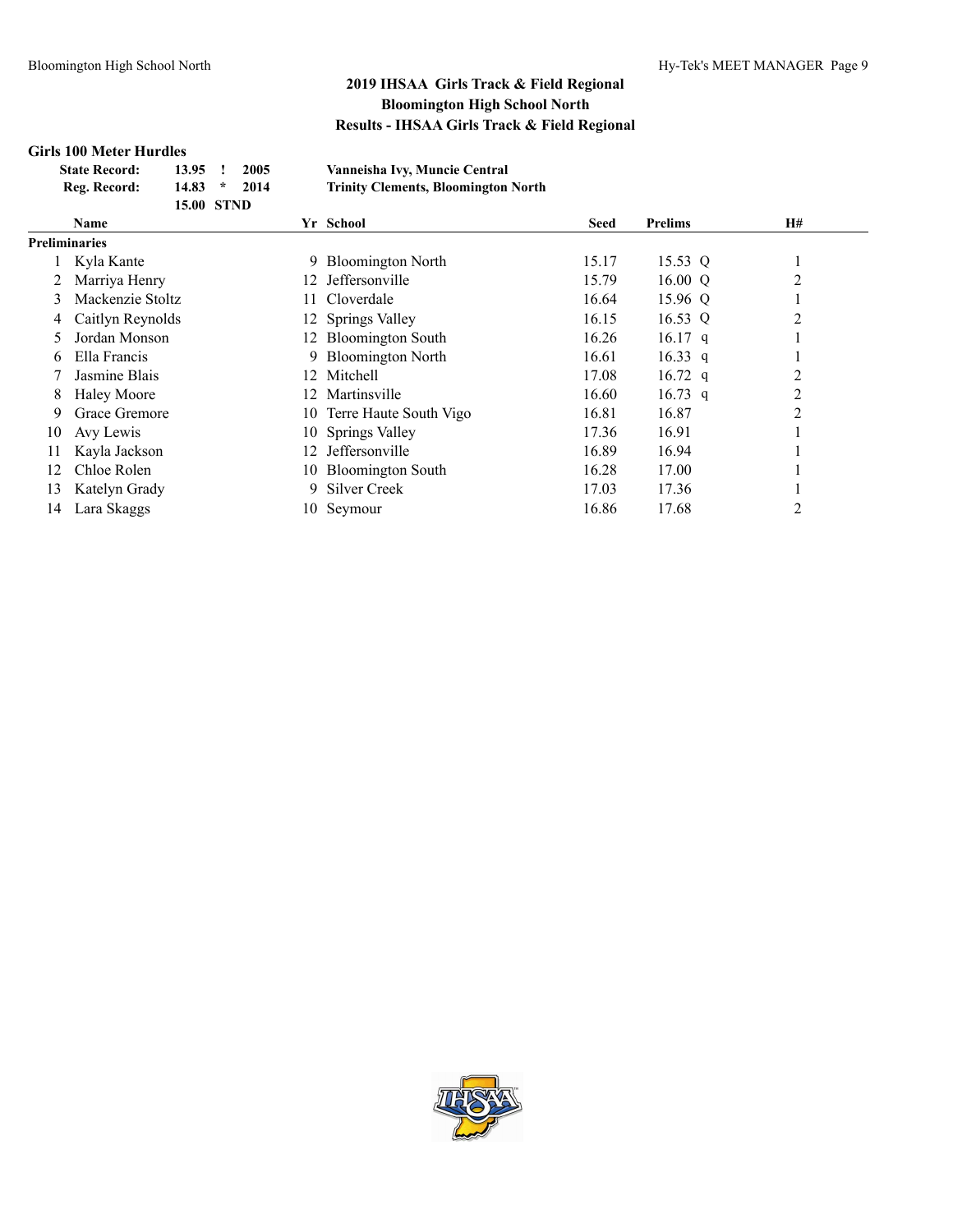### **Girls 100 Meter Hurdles**

| <b>State Record:</b> | 13.95             | 2005                  | Vanneisha Ivy, Muncie Central              |
|----------------------|-------------------|-----------------------|--------------------------------------------|
| Reg. Record:         | 14.83             | 2014<br>$\mathcal{R}$ | <b>Trinity Clements, Bloomington North</b> |
|                      | <b>15.00 STND</b> |                       |                                            |

|               | <b>Name</b>        | Yr School            | <b>Prelims</b> | Finals | <b>Points</b> |
|---------------|--------------------|----------------------|----------------|--------|---------------|
| <b>Finals</b> |                    |                      |                |        |               |
|               | Kyla Kante         | 9 Bloomington North  | 15.53          | 15.31  | 10            |
|               | 2 Marriya Henry    | 12 Jeffersonville    | 16.00          | 15.68  | 8             |
|               | Mackenzie Stoltz   | 11 Cloverdale        | 15.96          | 15.70  | 6             |
|               | 4 Caitlyn Reynolds | 12 Springs Valley    | 16.53          | 15.99  |               |
|               | 5 Ella Francis     | 9 Bloomington North  | 16.33          | 16.27  |               |
|               | Jordan Monson      | 12 Bloomington South | 16.17          | 16.35  |               |
|               | <b>Haley Moore</b> | 12 Martinsville      | 16.73          | 16.73  |               |
|               | Jasmine Blais      | 12 Mitchell          | 16.72          | 16.77  |               |

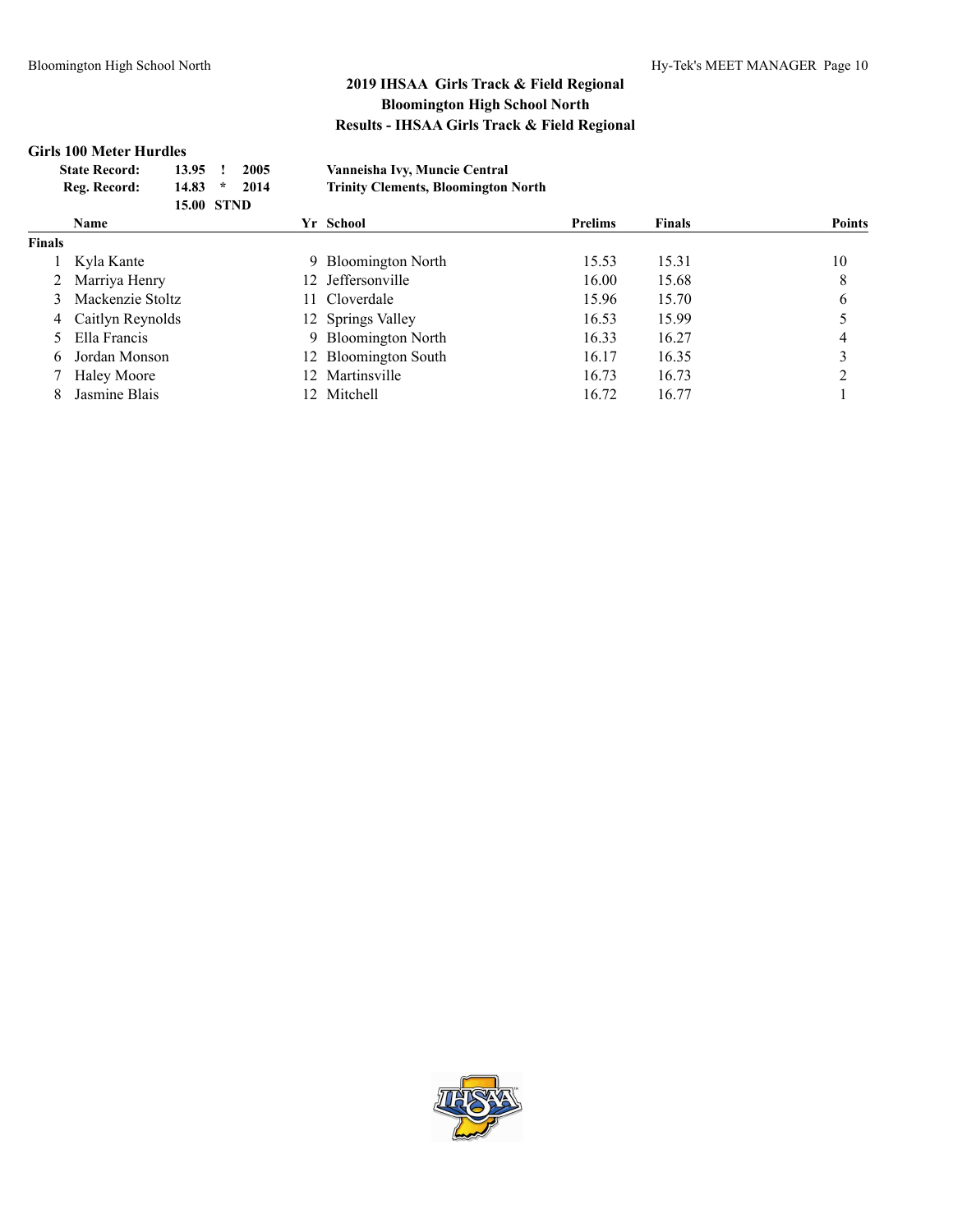# **Girls 300 Meter Hurdles**

| <b>State Record:</b> | 41.36 !    | 2014 | <b>Symone Black, Ft. Wayne Concordia</b> |
|----------------------|------------|------|------------------------------------------|
| Reg. Record:         | $43.96$ *  | 2015 | Keri Ertel, Jennings Cou                 |
|                      | 45.32 STND |      |                                          |

|        | <b>Name</b>           |     | Yr School                 | <b>Seed</b> | <b>Finals</b> | H#             | Points |
|--------|-----------------------|-----|---------------------------|-------------|---------------|----------------|--------|
| Finals |                       |     |                           |             |               |                |        |
|        | Courtney Jones        | 9.  | Terre Haute South Vigo    | 48.07       | 45.83         | 2              | 10     |
|        | Jordan Monson         | 12. | <b>Bloomington South</b>  | 46.82       | 46.25         | 2              | 8      |
| 3      | Seelye Stoffregen     |     | Greencastle               | 47.21       | 47.59         | 2              | 6      |
| 4      | <b>Sydney Feagans</b> |     | <b>Bloomington North</b>  | 47.53       | 48.17         | 2              |        |
| 5      | Caitlyn Reynolds      |     | 12 Springs Valley         | 48.55       | 48.20         | 2              | 4      |
| 6      | Elizabeth Bolander    |     | 10 Edgewood               | 50.34       | 48.31         |                | 3      |
|        | Shelby Hall           | 11  | Sullivan                  | 49.24       | 48.59         |                | 2      |
| 8      | Javenique Roberts     |     | <b>Bloomington North</b>  | 47.69       | 48.63         | 2              |        |
| 9      | Haylee Chumley        | 9.  | Terre Haute North Vigo    | 49.98       | 49.34         |                |        |
| 10     | Hattie Griffitts      | 12. | West Washington           | 49.82       | 49.62         |                |        |
| 11     | Kylie Eccles          | 9.  | Southwestern (Hanover)    | 49.90       | 50.18         |                |        |
| 12     | Ally Furnish          | 11  | <b>Switzerland County</b> | 49.43       | 50.28         |                |        |
| 13     | Lily Barton           | 11  | Terre Haute South Vigo    | 49.93       | 50.39         |                |        |
| 14     | Natalie Day           | 10  | Silver Creek              | 50.03       | 51.11         |                |        |
| 15     | Katelyn Grady         | 9.  | Silver Creek              | 48.82       | 51.28         | 2              |        |
| 16     | Izabelle Daugherty    |     | Jennings County           | 47.65       | 51.88         | $\overline{c}$ |        |

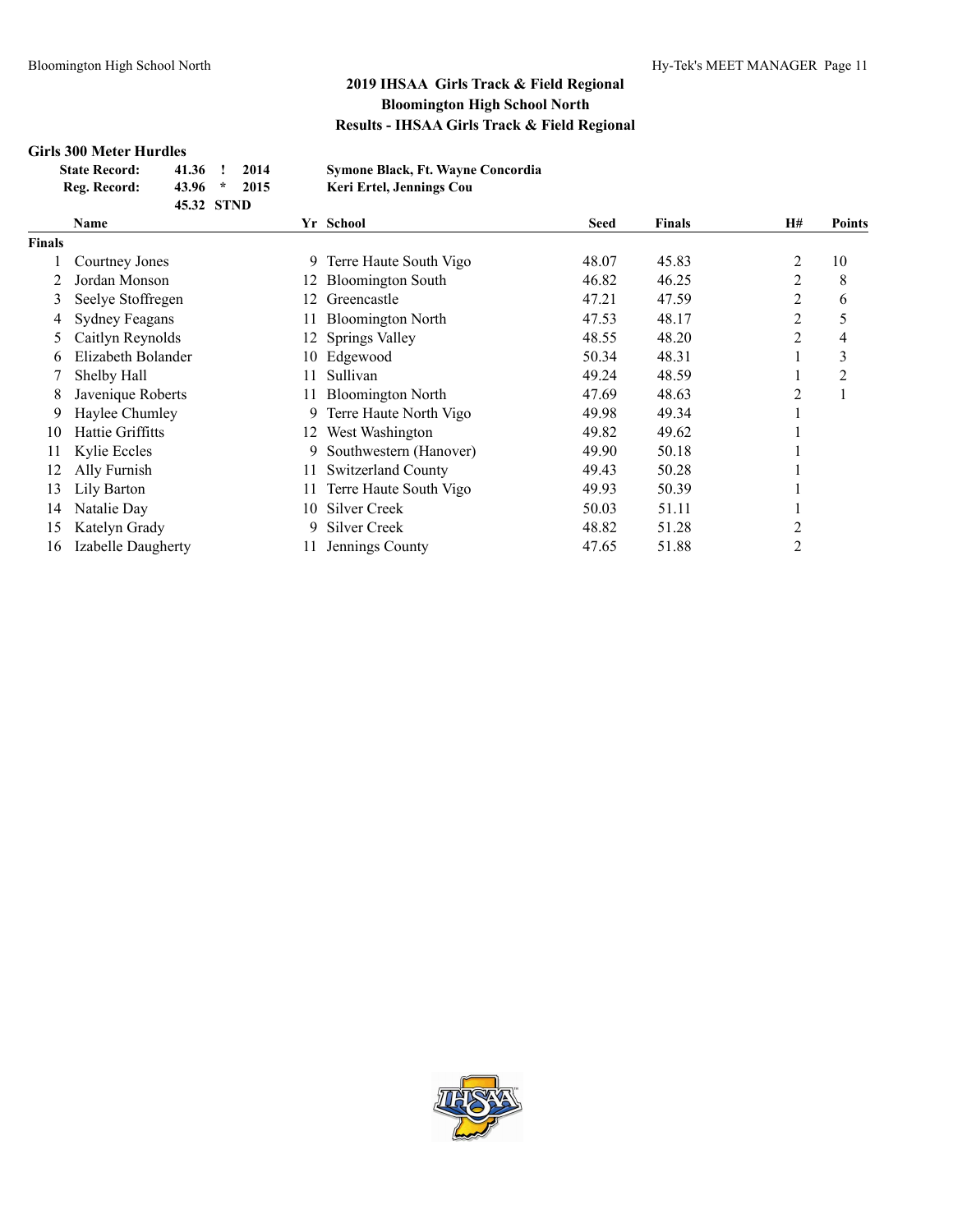#### **Girls 4x100 Meter Relay**

| <b>State Record:</b> | 45.75 ! 2003 |         |      |
|----------------------|--------------|---------|------|
| Reg. Record:         | 48.54        | $\star$ | 2016 |

**State Record: 45.75 ! 2003 Fort Wayne Northrop, Fort Wayne Northrop Reg. Record: 48.54 \* 2016 Bloomington South, Bloomington So. A Kao, M Cummings, C Bomba, M Grabowski**

#### **48.77 STND**

#### **Finals**

| 1  | <b>Bloomington North</b> | A                       | 50.                    |
|----|--------------------------|-------------------------|------------------------|
|    | 1) Taylor Storm 11       | 2) Javenique Roberts 11 | 3) Sydney Feagans 11   |
|    | 5) Avery Njau 9          | 6) Kyla Kante 9         | 7) Ella Francis 9      |
| 2  | Jeffersonville           | A                       | 49.                    |
|    | 1) Tamia Todd 12         | 2) Callista Tate 12     | 3) Ahmya Baker 10      |
|    | 5) Tara Cofie 10         | 6) Navaeh Bates 9       |                        |
| 3  | Terre Haute South Vigo   | A                       | 50.                    |
|    | 1) Chaiela Edinburgh 12  | 2) Cami Loftus 10       | 3) Emily Kerr 12       |
|    | 5) Paige Roberts 10      | 6) Ava Thompson 9       | 7) Grace Gremore 10    |
| 4  | Rock Creek Academy       | A                       | 51.                    |
|    | 1) Naimah Slaughter 12   | 2) Erika Vaughn 9       | 3) LaJoy Williams 10   |
|    | 5) Jenna Rogers 9        |                         |                        |
| 5  | Terre Haute North Vigo   | А                       | 51.                    |
|    | 1) Khloe Hoar 10         | 2) Courtney Bullard 11  | 3) Jada Parker 10      |
|    | 5) Dru White 9           | 6) Laurel Staub 12      | 7) Katherine Templeto  |
| 6  | Springs Valley           | A                       | 52.                    |
|    | 1) Avy Lewis 10          | 2) Allie Cooper 9       | 3) Kennedy Land 9      |
|    | 5) Sydney Tucker 11      | 6) Yesenia Gilmore 10   | 7) Bryanna Roach 12    |
| 7  | <b>Bloomington South</b> | A                       | 52.                    |
|    | 1) Hannah Rajamani 12    | 2) Faye Bryan 12        | 3) Lia Castro-Sauer 10 |
|    | 5) Lydia Gehlhausen 10   | 6) Riley Lukens 12      | 7) Emily Williams 10   |
| 8  | Northview                | А                       | 52.                    |
|    | 1) Maggie Lackey 10      | 2) Raimey Vitz 9        | 3) Macey Timberman     |
|    | 5) Adrienne Combs 11     | 6) Sidney Linton 9      |                        |
| 9  | Sullivan                 | A                       | 53.                    |
|    | 1) Abigayle Hall 12      | 2) Madison Followell 11 | 3) Shelby Hall 11      |
|    | 5) Emma Baker 9          | 6) Korinne Gofourth 9   |                        |
| 10 | Shakamak                 | А                       | 52.                    |
|    | 1) Phoenix Pena 11       | 2) Lyndsey Pierce 12    | 3) Mahayla Boram 9     |
|    | 5) Alexis Brunson 12     |                         |                        |
| 11 | Seymour                  | А                       | 53.                    |
|    | 1) Jamya Miller 10       | 2) Zoe Plummer 9        | 3) Jalen Snider 12     |
|    | 5) Kierstyn Ellis 9      | 6) Avery DeHart 12      | 7) Hayley Harpe 9      |
| 12 | Edgewood                 | A                       | 53.                    |
|    | 1) Mallory Love 11       | 2) Rylie Austin 9       | 3) Kaylee Meyer 12     |
|    | 5) Kaitlyn Koehring 11   | 6) Alle Spear 11        |                        |
| 13 | Martinsville             | A                       | 52.                    |
|    | 1) Haley Moore 12        | 2) Kaitlyn Bowles 12    | 3) Hanna Reuter 9      |
|    | 5) Preslee Boyd 12       | 6) Holli Reuter 9       | 7) Phoenix Woodard 9   |
| 14 | Mitchell                 | А                       | 52.                    |
|    | 1) Olivia Lagle 12       | 2) Lauryn Davis 11      | 3) Jasmine Blais 12    |
|    | 5) Jordyn Sarver 9       | 6) Taylor Duncan 9      |                        |
|    |                          |                         |                        |

|     | <b>Team</b>              | Relay                   | <b>Seed</b>              | <b>Finals</b>           | H#             | <b>Points</b> |
|-----|--------------------------|-------------------------|--------------------------|-------------------------|----------------|---------------|
| als |                          |                         |                          |                         |                |               |
| 1   | <b>Bloomington North</b> | A                       | 50.08                    | 49.87                   | $\overline{2}$ | 10            |
|     | 1) Taylor Storm 11       | 2) Javenique Roberts 11 | 3) Sydney Feagans 11     | 4) Hadley Abram 11      |                |               |
|     | 5) Avery Njau 9          | 6) Kyla Kante 9         | 7) Ella Francis 9        | 8) Marikate Morrison 10 |                |               |
| 2   | Jeffersonville           | A                       | 49.82                    | 50.16                   | 2              | $\,8\,$       |
|     | 1) Tamia Todd 12         | 2) Callista Tate 12     | 3) Ahmya Baker 10        | 4) Aa'leiah Winford 11  |                |               |
|     | 5) Tara Cofie 10         | 6) Navaeh Bates 9       |                          |                         |                |               |
|     | 3 Terre Haute South Vigo | A                       | 50.60                    | 50.18                   | $\overline{2}$ | 6             |
|     | 1) Chaiela Edinburgh 12  | 2) Cami Loftus 10       | 3) Emily Kerr 12         | 4) Courtney Jones 9     |                |               |
|     | 5) Paige Roberts 10      | 6) Ava Thompson 9       | 7) Grace Gremore 10      | 8) Trinity Miranda 9    |                |               |
|     | 4 Rock Creek Academy     | A                       | 51.58                    | 51.32                   | $\overline{2}$ | 5             |
|     | 1) Naimah Slaughter 12   | 2) Erika Vaughn 9       | 3) LaJoy Williams 10     | 4) Ligia Williams 10    |                |               |
|     | 5) Jenna Rogers 9        |                         |                          |                         |                |               |
| 5   | Terre Haute North Vigo   | A                       | 51.58                    | 51.45                   | $\overline{2}$ | 4             |
|     | 1) Khloe Hoar 10         | 2) Courtney Bullard 11  | 3) Jada Parker 10        | 4) Mackenzie Turner 10  |                |               |
|     | 5) Dru White 9           | 6) Laurel Staub 12      | 7) Katherine Templeton 9 | 8) Lauren Keith 11      |                |               |
|     | 6 Springs Valley         | A                       | 52.00                    | 51.45                   | 2              | 3             |
|     | 1) Avy Lewis 10          | 2) Allie Cooper 9       | 3) Kennedy Land 9        | 4) Caitlyn Reynolds 12  |                |               |
|     | 5) Sydney Tucker 11      | 6) Yesenia Gilmore 10   | 7) Bryanna Roach 12      | 8) Addison Stailey 11   |                |               |
|     | 7 Bloomington South      | A                       | 52.83                    | 51.86                   | 1              | 2             |
|     | 1) Hannah Rajamani 12    | 2) Faye Bryan 12        | 3) Lia Castro-Sauer 10   | 4) Riley Roberts 11     |                |               |
|     | 5) Lydia Gehlhausen 10   | 6) Riley Lukens 12      | 7) Emily Williams 10     | 8) Jordan Monson 12     |                |               |
|     | 8 Northview              | $\mathsf{A}$            | 52.08                    | 52.47                   | $\overline{2}$ | $\mathbf{1}$  |
|     | 1) Maggie Lackey 10      | 2) Raimey Vitz 9        | 3) Macey Timberman 9     | 4) Rylie Vitz 9         |                |               |
|     | 5) Adrienne Combs 11     | 6) Sidney Linton 9      |                          |                         |                |               |
| 9   | Sullivan                 | A                       | 53.52                    | 52.61                   | 1              |               |
|     | 1) Abigayle Hall 12      | 2) Madison Followell 11 | 3) Shelby Hall 11        | 4) Whitnee Newby 12     |                |               |
|     | 5) Emma Baker 9          | 6) Korinne Gofourth 9   |                          |                         |                |               |
| 10  | Shakamak                 | $\overline{A}$          | 52.06                    | 53.01                   | $\overline{2}$ |               |
|     | 1) Phoenix Pena 11       | 2) Lyndsey Pierce 12    | 3) Mahayla Boram 9       | 4) Jaci Stone 9         |                |               |
|     | 5) Alexis Brunson 12     |                         |                          |                         |                |               |
| 11  | Seymour                  | A                       | 53.13                    | 53.21                   | 1              |               |
|     | 1) Jamya Miller 10       | 2) Zoe Plummer 9        | 3) Jalen Snider 12       | 4) Kaleigh Maschino 10  |                |               |
|     | 5) Kierstyn Ellis 9      | 6) Avery DeHart 12      | 7) Hayley Harpe 9        |                         |                |               |
|     | 12 Edgewood              | A                       | 53.59                    | 53.26                   | 1              |               |
|     | 1) Mallory Love 11       | 2) Rylie Austin 9       | 3) Kaylee Meyer 12       | 4) Claire Sherfield 9   |                |               |
|     | 5) Kaitlyn Koehring 11   | 6) Alle Spear 11        |                          |                         |                |               |
|     | 13 Martinsville          | A                       | 52.81                    | 53.30                   | 1              |               |
|     | 1) Haley Moore 12        | 2) Kaitlyn Bowles 12    | 3) Hanna Reuter 9        | 4) Morgan Schrock 9     |                |               |
|     | 5) Preslee Boyd 12       | 6) Holli Reuter 9       | 7) Phoenix Woodard 9     |                         |                |               |
|     | 14 Mitchell              | A                       | 52.98                    | 53.62                   | 1              |               |
|     | 1) Olivia Lagle 12       | 2) Lauryn Davis 11      | 3) Jasmine Blais 12      | 4) Bethany Hudson 12    |                |               |
|     |                          |                         |                          |                         |                |               |

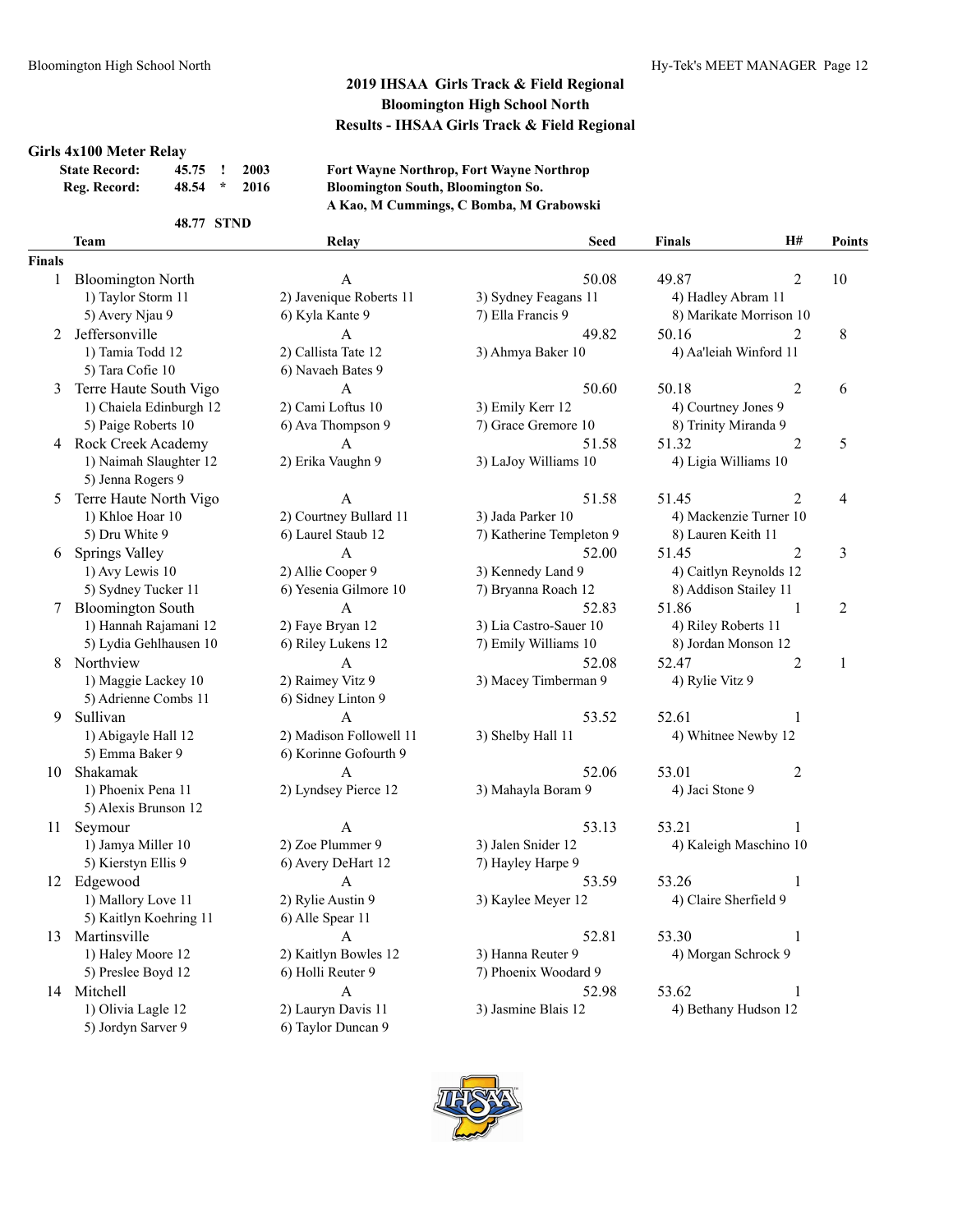5) Claire Bilz 9

15 Madison Consolidated A 53.21 53.99 1 1) Harper Watson 11 2) Lundun Perry 10 3) Emily Skirvin 11 4) Jordyn Bilz 10

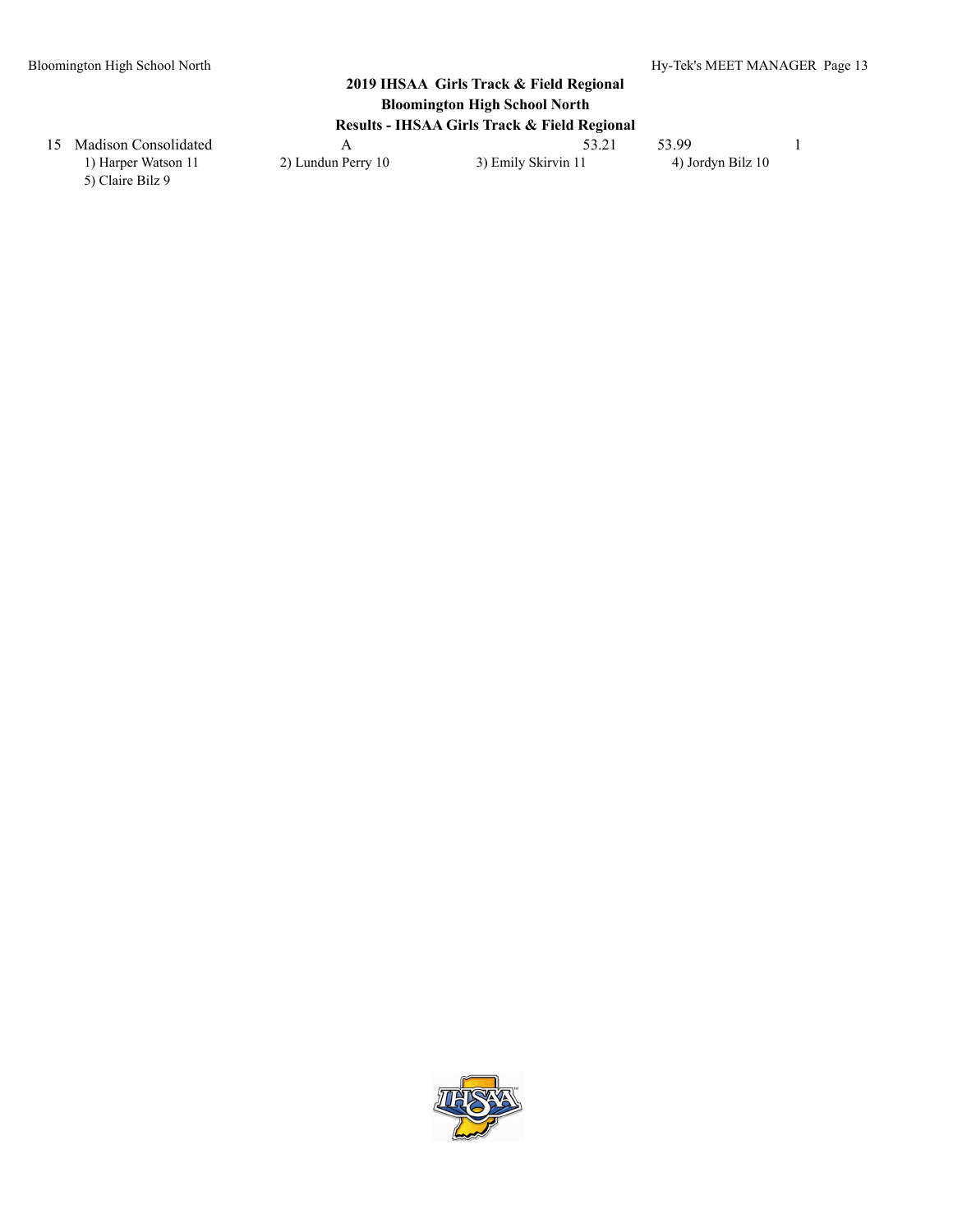# **Finals ... (Girls 4x100 Meter Relay)**

| Team                     | Relay                  | <b>Seed</b>             | <b>Finals</b>        | H#                     | Points |
|--------------------------|------------------------|-------------------------|----------------------|------------------------|--------|
| 16 Brownstown Central    |                        | 53.27                   | 55.65                |                        |        |
| 1) Emma Winks 11         | 2) Kylee Wischmeier 11 | 3) Keeli Darlage 11     | 4) Ashley Schroer 11 |                        |        |
| 5) Brooklyn Snodgrass 12 | 6) Emma Klinge 9       | 7) Alexandrea Caffee 12 |                      | 8) Kaitlyn McCormick 9 |        |

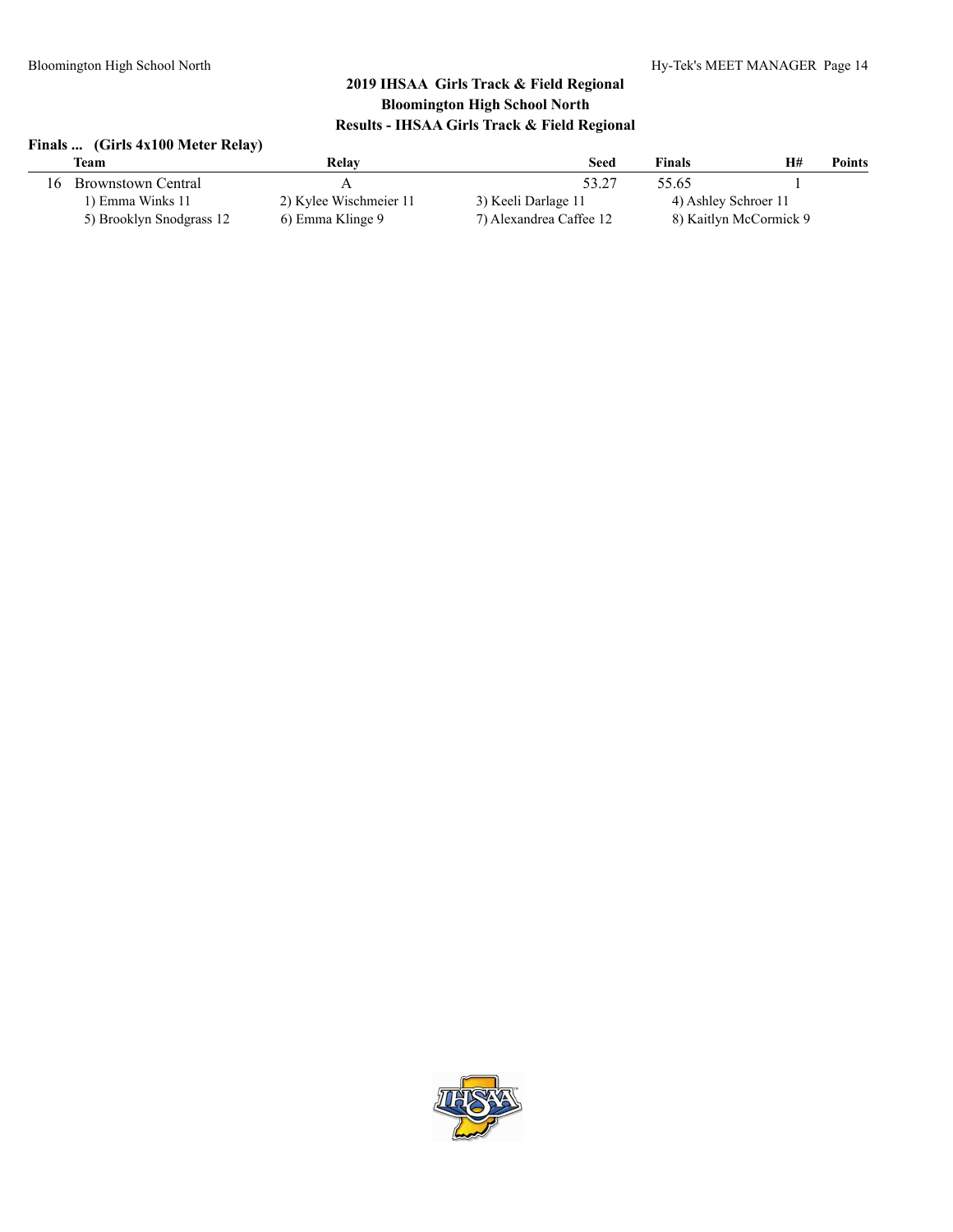#### **Girls 4x400 Meter Relay**

| <b>State Record:</b> | 3:47.37 ! 2011 |      |
|----------------------|----------------|------|
| Reg. Record:         | 4:00.59        | 2014 |

#### **State Record: 3:47.37 ! 2011 Lawrence North, Lawrence North Reg. Record: 4:00.59 \* 2014 Bloomington North, Bloomington No. T Clements, G Heeb, J Campbell, K Raphael**

**Team Relay Seed Finals H# Points**

#### **3:57.25 STND**

### **Fina**

| als |                           |                          |                          |                         |                |                |
|-----|---------------------------|--------------------------|--------------------------|-------------------------|----------------|----------------|
| 1   | <b>Bloomington North</b>  | A                        | 4:03.47                  | 4:03.64                 | 2              | 10             |
|     | 1) Javenique Roberts 11   | 2) Marikate Morrison 10  | 3) Kayli Clark 11        | 4) Avery Njau 9         |                |                |
|     | 5) Taylor Storm 11        | 6) Hadley Abram 11       | 7) Bea Cakmak 9          | 8) Mackenzie Carver 11  |                |                |
|     | 2 Bloomington South       | A                        | 4:15.55                  | 4:07.85                 | 2              | 8              |
|     | 1) Hannah Rajamani 12     | 2) Isabelle Rauh 10      | 3) Jordan Monson 12      | 4) Amiyah Davis 10      |                |                |
|     | 5) Aviv Hagar 10          | 6) Olivia Brummett 10    | 7) Phoebe Rensink 12     | 8) Faye Bryan 12        |                |                |
|     | 3 Edgewood                | A                        | 4:08.73                  | 4:08.23                 | $\overline{2}$ | 6              |
|     | 1) Alyssa Milah 11        | 2) Kaylee Meyer 12       | 3) Claire Sherfield 9    | 4) Emma Bitner 9        |                |                |
|     | 5) Madison Deckard 10     | 6) Olivia Werner 10      | 7) Elizabeth Bolander 10 |                         |                |                |
|     | 4 Terre Haute South Vigo  | A                        | 4:13.35                  | 4:11.83                 | 2              | 5              |
|     | 1) Chaiela Edinburgh 12   | 2) Lily Barton 11        | 3) Ava Rose 9            | 4) Courtney Jones 9     |                |                |
|     | 5) Kaya Tanner 9          | 6) Marianne Glaziner 12  | 7) Betsy Clark 11        |                         |                |                |
| 5   | Cloverdale                | A                        | 4:23.96                  | 4:17.70                 | 1              | 4              |
|     | 1) Jasmine Blankenship 12 | 2) Lily Monnett 10       | 3) Chelsie Edwards 12    | 4) Chloe Sprinkle 9     |                |                |
|     | 5) Aubree Branigan 10     |                          |                          |                         |                |                |
|     | 6 Jeffersonville          | A                        | 4:15.33                  | 4:17.94                 | 2              | 3              |
|     | 1) Tara Cofie 10          | 2) MacKenzie Fountain 9  | 3) Bailey Gibson 10      | 4) Navaeh Bates 9       |                |                |
|     | 5) Aa'leiah Winford 11    |                          |                          |                         |                |                |
|     | Switzerland County        | A                        | 4:25.47                  | 4:19.32                 | $\mathbf{1}$   | $\overline{2}$ |
|     | 1) Ally Furnish 11        | 2) Raylinn Kappes 9      | 3) Abby Niswander 11     | 4) Leah Anders 12       |                |                |
|     | 5) Matty Anderson 11      | 6) Lillian Northcutt 10  | 7) Keirstan Oeffinger 10 |                         |                |                |
| 8   | Northview                 | A                        | 4:19.11                  | 4:21.76                 | 1              | 1              |
|     | 1) Maggie Lackey 10       | 2) Jolee Kellett 10      | 3) Macey Timberman 9     | 4) Eden Siples 12       |                |                |
|     | 5) Evie Noel 9            |                          |                          |                         |                |                |
|     | 9 Terre Haute North Vigo  | A                        | 4:16.31                  | 4:22.21                 | $\overline{2}$ |                |
|     | 1) Dru White 9            | 2) Quincey Klingerman 12 | 3) Haylee Chumley 9      | 4) Addison Readinger 10 |                |                |
|     | 5) Emma Saunders 11       | 6) Katherine Templeton 9 | 7) Lauren Keith 11       | 8) Natalie Hutts 9      |                |                |
|     | 10 Martinsville           | A                        | 4:24.80                  | 4:22.63                 | 1              |                |
|     | 1) Holli Reuter 9         | 2) Hanna Reuter 9        | 3) Anika Worzella 9      | 4) Phoenix Woodard 9    |                |                |
|     | 5) Abby Bailey 9          | 6) Morgan Schrock 9      |                          |                         |                |                |
| 11  | Springs Valley            | $\mathsf{A}$             | 4:20.14                  | 4:23.14                 | 1              |                |
|     | 1) Avy Lewis 10           | 2) Yesenia Gilmore 10    | 3) Caitlyn Reynolds 12   | 4) Kennedy Land 9       |                |                |
|     | 5) Charleigh Land 11      | 6) Jessalyn Mahan 9      | 7) Allie Cooper 9        | 8) Kailyn Warren 10     |                |                |
|     | 12 Mitchell               | A                        | 4:23.48                  | 4:25.63                 | 1              |                |
|     | 1) Olivia Lagle 12        | 2) Jasmine Blais 12      | 3) Lauryn Davis 11       | 4) Bethany Hudson 12    |                |                |
|     | 5) Lily Zeeks 9           | 6) Chloe Young 10        |                          |                         |                |                |
| 13  | Silver Creek              | A                        | 4:18.37                  | 4:26.57                 | 2              |                |
|     | 1) Katelyn Grady 9        | 2) Grace Grady 11        | 3) Natalie Day 10        | 4) Anna Dablow 10       |                |                |
|     | 5) Destiny Baird 9        | 6) Alexius Hinson 10     | 7) Grace Sherrow 12      |                         |                |                |
| 14  | Scottsburg                | A                        | 4:17.88                  | 4:30.58                 | $\overline{2}$ |                |
|     | 1) Jaylah Mays 11         | 2) Ally Justice 11       | 3) Matison Busick 9      | 4) Kady Clancy 10       |                |                |
|     | 5) Lauren Jeffries 11     |                          |                          |                         |                |                |

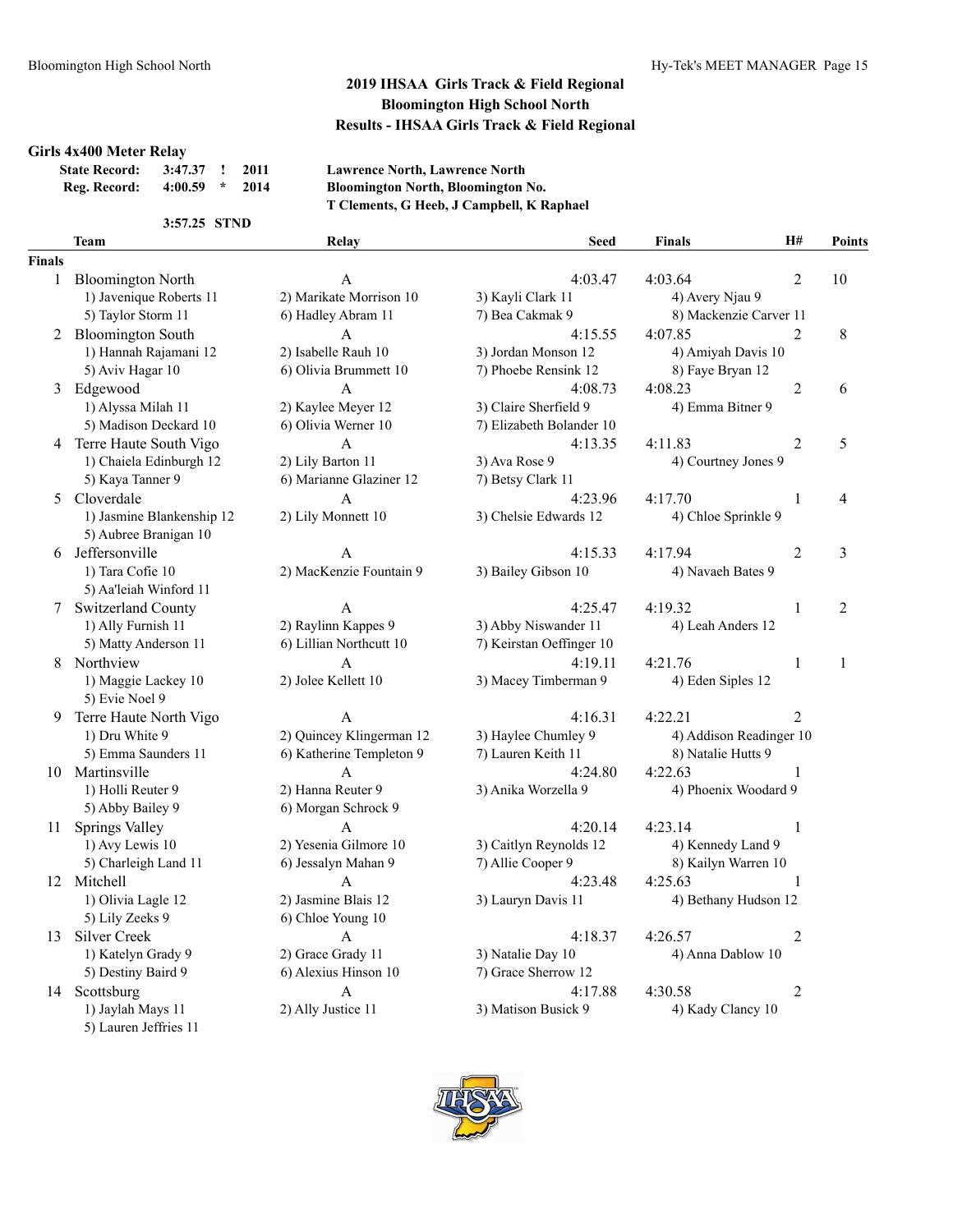| 15 Jennings County |                     | 4:22.59               | 4:31.27                  |
|--------------------|---------------------|-----------------------|--------------------------|
| 1) Heather Sea 10  | 2) Baylee Byford 11 | 3) Patricia Henney 12 | 4) Samantha Sproles 10   |
| 5) Riley Hyden 10  | 6) Halle Stearns 11 | 7) Emily Waldo 11     | 8) Izabelle Daugherty 11 |

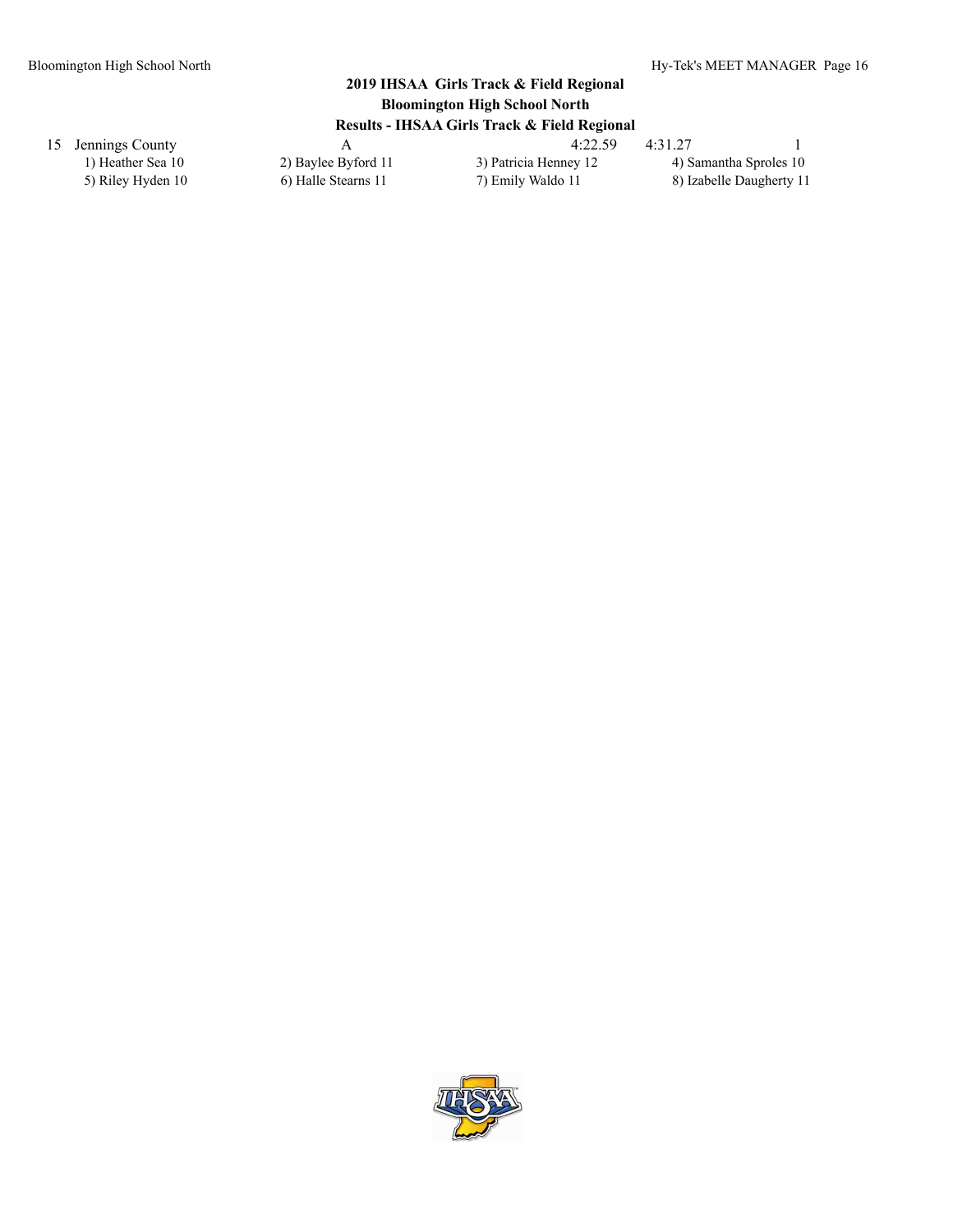# **Finals ... (Girls 4x400 Meter Relay)**

|     | Team                     | Relav              | <b>Seed</b>           | <b>Finals</b>         | H# | <b>Points</b> |
|-----|--------------------------|--------------------|-----------------------|-----------------------|----|---------------|
| 16- | Seymour                  |                    | 4:25.62               | 4:47.43               |    |               |
|     | 1) Elizabeth Hougland 11 | 2) Brett Kleber 12 | 3) Jessica Blevins 12 | 4) Hayley Harpe 9     |    |               |
|     | 5) Samantha Jacobi 9     | 6) Makenna Fee 12  | 7) Ashton Chase 12    | 8) Mirja Fingerhut 11 |    |               |

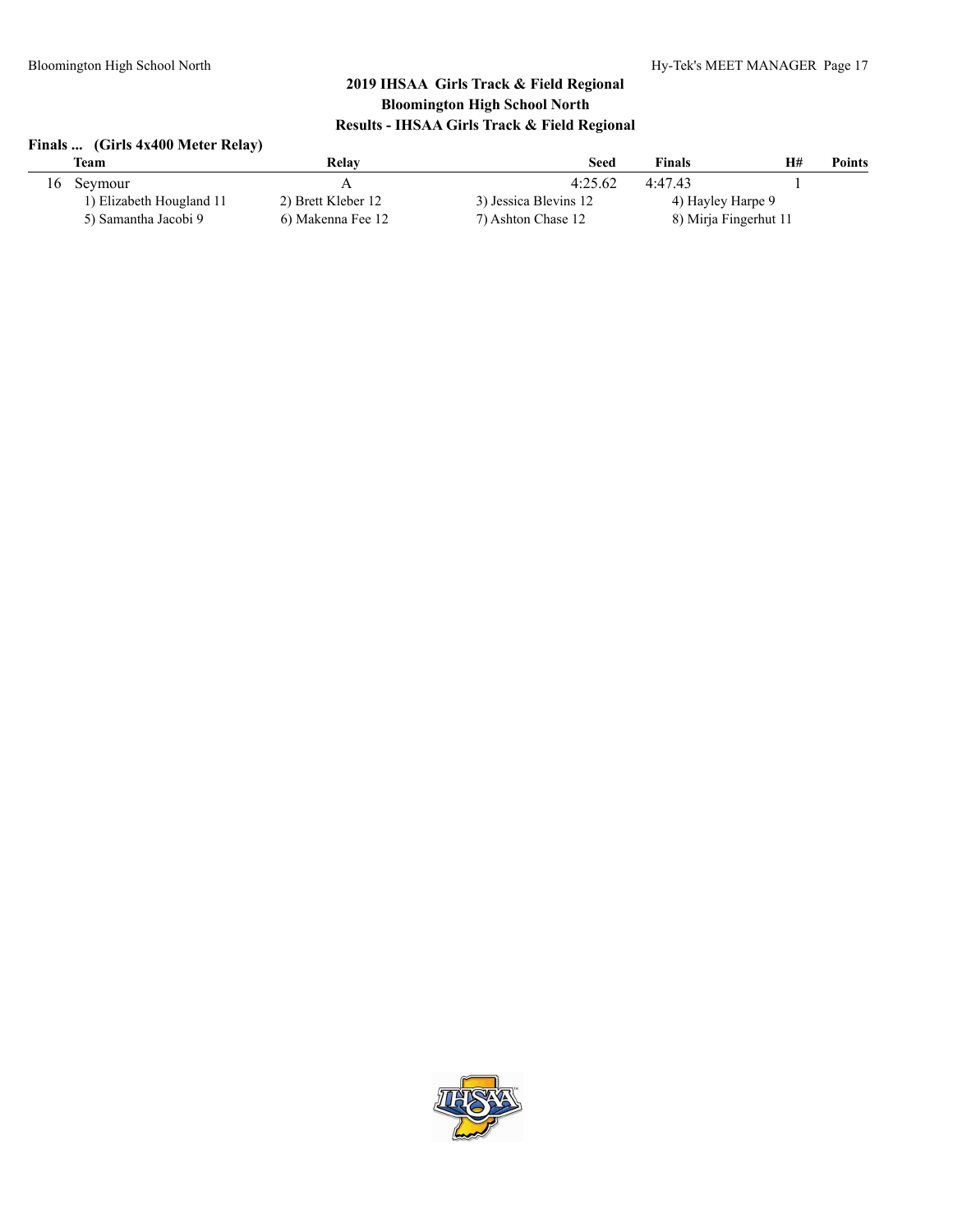#### **Girls 4x800 Meter Relay**

| 9:26.68 | $\mathcal{H}$ | 5/22/2018   |
|---------|---------------|-------------|
|         |               | 2013        |
| 9:26.68 | $\mathcal{H}$ | 5/22/2018   |
|         |               | $8:53.74$ ! |

**9:24.46 STND**

**Reg. Record: 9:26.68 \* 5/22/2018 Bloomington South, Bloomington So. T Galuska, A Furr, M McMullen, P Rensink**  $Esttern (Greentown), Eastern (Greentown)$ **Reg. Record: 9:26.68 \* 5/22/2018 Bloomington South, Bloomington So. T Galuska, A Furr, M McMullen, P Rensink**

**Team Relay Seed Finals H# Points**

6) Addison Duran 9

# **Finals**

| iais |                               |
|------|-------------------------------|
| 1    | <b>Bloomington South</b>      |
|      | 1) Aviv Hagar 10              |
|      | 5) Olivia Brummett 10         |
| 2    | <b>Bloomington North</b>      |
|      | 1) Kayli Clark 11             |
|      | 5) Lucy Clarke 9              |
| 3    | Edgewood                      |
|      | 1) Annalyssa Crain 10         |
|      | 5) Olivia Werner 10           |
| 4    | <b>Silver Creek</b>           |
|      | 1) Grace Sherrow 12           |
|      | 5) Brooke Proctor 12          |
| 5    | Terre Haute North Vigo        |
|      | 1) Haylee Chumley 9           |
|      | 5) Hannah McBride 10          |
| 6    | Seymour                       |
|      | 1) Brett Kleber 12            |
|      | 5) Emilee East 9              |
| 7    | Martinsville                  |
|      | 1) Katie Reeves 10            |
|      | 5) Sophia DeMoss 9            |
| 8    | <b>Bedford North Lawrence</b> |
|      | 1) Autumn Spence 10           |
|      | 5) Ursula Patton 10           |
| 9    | Jennings County               |
|      | 1) Heather Sea 10             |
|      | 5) Grace Kirchner 9           |
| 10   | Eastern Greene (Bloomfield)   |
|      | 1) Sierra Ford 12             |
|      | 5) Stinne Smedegaard 11       |
| 11   | Madison Consolidated          |
|      | 1) Chloe Ferris 10            |
|      | 5) Grady Anne 11              |
| 12   | Terre Haute South Vigo        |
|      | 1) Micah Peals 9              |
|      | 5) Kaitlyn Koenig 12          |
| 13   | West Vigo                     |
|      | 1) Chloee Hurst 12            |
|      | 5) Jasmyn Maurer 9            |
| 14   | Jeffersonville                |
|      | 1) Sydney Foreman 9           |
|      | 5) Olivia Clive 9             |

| <b>Bloomington South</b> | A                                                                                                                                                                                                                                                                                    | 9:35.98                                                                                                         | 9:35.44           | 2                                                  | 10                                                                                                                                                                                                                                                                                                                                                           |
|--------------------------|--------------------------------------------------------------------------------------------------------------------------------------------------------------------------------------------------------------------------------------------------------------------------------------|-----------------------------------------------------------------------------------------------------------------|-------------------|----------------------------------------------------|--------------------------------------------------------------------------------------------------------------------------------------------------------------------------------------------------------------------------------------------------------------------------------------------------------------------------------------------------------------|
| 1) Aviv Hagar 10         |                                                                                                                                                                                                                                                                                      |                                                                                                                 |                   |                                                    |                                                                                                                                                                                                                                                                                                                                                              |
| 5) Olivia Brummett 10    | 6) Abby Beathea 9                                                                                                                                                                                                                                                                    | 7) Isabelle Rauh 10                                                                                             |                   |                                                    |                                                                                                                                                                                                                                                                                                                                                              |
|                          | $\mathbf{A}$                                                                                                                                                                                                                                                                         | 9:37.44                                                                                                         | 9:35.50           | $\overline{2}$                                     | 8                                                                                                                                                                                                                                                                                                                                                            |
| 1) Kayli Clark 11        | 2) Mackenzie Carver 11                                                                                                                                                                                                                                                               | 3) Abbey Armstrong 11                                                                                           |                   |                                                    |                                                                                                                                                                                                                                                                                                                                                              |
| 5) Lucy Clarke 9         | 6) Quinn Wilson 11                                                                                                                                                                                                                                                                   | 7) Bea Cakmak 9                                                                                                 |                   |                                                    |                                                                                                                                                                                                                                                                                                                                                              |
|                          | A                                                                                                                                                                                                                                                                                    | 9:40.48                                                                                                         | 9:56.07           | $\overline{2}$                                     | 6                                                                                                                                                                                                                                                                                                                                                            |
| 1) Annalyssa Crain 10    | 2) Kaylee Meyer 12                                                                                                                                                                                                                                                                   | 3) Claire Sherfield 9                                                                                           |                   |                                                    |                                                                                                                                                                                                                                                                                                                                                              |
| 5) Olivia Werner 10      | 6) Madison Deckard 10                                                                                                                                                                                                                                                                |                                                                                                                 |                   |                                                    |                                                                                                                                                                                                                                                                                                                                                              |
|                          | A                                                                                                                                                                                                                                                                                    | 10:26.78                                                                                                        | 10:17.68          | $\overline{2}$                                     | 5                                                                                                                                                                                                                                                                                                                                                            |
| 1) Grace Sherrow 12      | 2) Grace Grady 11                                                                                                                                                                                                                                                                    | 3) Isabel Odle 9                                                                                                |                   |                                                    |                                                                                                                                                                                                                                                                                                                                                              |
| 5) Brooke Proctor 12     | 6) Kaytlin Futter 12                                                                                                                                                                                                                                                                 | 7) Madison Allen 9                                                                                              |                   |                                                    |                                                                                                                                                                                                                                                                                                                                                              |
|                          | A                                                                                                                                                                                                                                                                                    | 10:14.58                                                                                                        | 10:22.94          | $\overline{2}$                                     | 4                                                                                                                                                                                                                                                                                                                                                            |
| 1) Haylee Chumley 9      | 2) Natalie Hutts 9                                                                                                                                                                                                                                                                   | 3) Zoe Trausch 12                                                                                               |                   |                                                    |                                                                                                                                                                                                                                                                                                                                                              |
| 5) Hannah McBride 10     | 6) Mary Gatrell 12                                                                                                                                                                                                                                                                   | 7) Kaylen Gustafson 10                                                                                          |                   |                                                    |                                                                                                                                                                                                                                                                                                                                                              |
|                          | A                                                                                                                                                                                                                                                                                    | 10:14.19                                                                                                        | 10:27.95          | 2                                                  | 3                                                                                                                                                                                                                                                                                                                                                            |
| 1) Brett Kleber 12       | 2) Samantha Jacobi 9                                                                                                                                                                                                                                                                 | 3) Makenna Sunbury 11                                                                                           |                   |                                                    |                                                                                                                                                                                                                                                                                                                                                              |
| 5) Emilee East 9         | 6) Elizabeth Hougland 11                                                                                                                                                                                                                                                             | 7) Courtney Mansfield 12                                                                                        |                   |                                                    |                                                                                                                                                                                                                                                                                                                                                              |
|                          | A                                                                                                                                                                                                                                                                                    | 10:43.64                                                                                                        | 10:46.21          | 1                                                  | $\overline{c}$                                                                                                                                                                                                                                                                                                                                               |
| 1) Katie Reeves 10       | 2) Emma MacDonald 12                                                                                                                                                                                                                                                                 | 3) Erin Bennett 12                                                                                              |                   |                                                    |                                                                                                                                                                                                                                                                                                                                                              |
| 5) Sophia DeMoss 9       |                                                                                                                                                                                                                                                                                      |                                                                                                                 |                   |                                                    |                                                                                                                                                                                                                                                                                                                                                              |
|                          | $\overline{A}$                                                                                                                                                                                                                                                                       | 10:46.20                                                                                                        | 10:52.42          | $\mathbf{1}$                                       | 1                                                                                                                                                                                                                                                                                                                                                            |
| 1) Autumn Spence 10      |                                                                                                                                                                                                                                                                                      | 3) Grace Tanksley 9                                                                                             |                   |                                                    |                                                                                                                                                                                                                                                                                                                                                              |
| 5) Ursula Patton 10      | 6) Kaitlyn Phillips 10                                                                                                                                                                                                                                                               |                                                                                                                 |                   |                                                    |                                                                                                                                                                                                                                                                                                                                                              |
|                          | A                                                                                                                                                                                                                                                                                    | 10:31.64                                                                                                        | 10:53.14          | 2                                                  |                                                                                                                                                                                                                                                                                                                                                              |
|                          |                                                                                                                                                                                                                                                                                      | 3) Patricia Henney 12                                                                                           |                   |                                                    |                                                                                                                                                                                                                                                                                                                                                              |
| 5) Grace Kirchner 9      | 6) Elizabeth Wahlman 10                                                                                                                                                                                                                                                              | 7) Kayla Watts 9                                                                                                |                   |                                                    |                                                                                                                                                                                                                                                                                                                                                              |
|                          | A                                                                                                                                                                                                                                                                                    | 10:54.36                                                                                                        |                   | 1                                                  |                                                                                                                                                                                                                                                                                                                                                              |
| 1) Sierra Ford 12        | 2) Jessica DeFord 12                                                                                                                                                                                                                                                                 | 3) Farrah Young 12                                                                                              |                   |                                                    |                                                                                                                                                                                                                                                                                                                                                              |
| 5) Stinne Smedegaard 11  | 6) Miranda Taylor 9                                                                                                                                                                                                                                                                  |                                                                                                                 |                   |                                                    |                                                                                                                                                                                                                                                                                                                                                              |
| Madison Consolidated     | A                                                                                                                                                                                                                                                                                    | 10:40.21                                                                                                        | 10:59.95          | 1                                                  |                                                                                                                                                                                                                                                                                                                                                              |
| 1) Chloe Ferris 10       |                                                                                                                                                                                                                                                                                      | 3) Clare Wilber 11                                                                                              |                   |                                                    |                                                                                                                                                                                                                                                                                                                                                              |
| 5) Grady Anne 11         | 6) Isabel Wilber 9                                                                                                                                                                                                                                                                   | 7) Abigail Kelley 11                                                                                            |                   |                                                    |                                                                                                                                                                                                                                                                                                                                                              |
|                          | $\overline{A}$                                                                                                                                                                                                                                                                       | 10:19.81                                                                                                        | 11:02.28          | $\overline{2}$                                     |                                                                                                                                                                                                                                                                                                                                                              |
| 1) Micah Peals 9         |                                                                                                                                                                                                                                                                                      | 3) Ava Rose 9                                                                                                   | 4) Lily Barton 11 |                                                    |                                                                                                                                                                                                                                                                                                                                                              |
| 5) Kaitlyn Koenig 12     | 6) Luka Popoff 11                                                                                                                                                                                                                                                                    | 7) Crispin Ewen 11                                                                                              |                   |                                                    |                                                                                                                                                                                                                                                                                                                                                              |
| West Vigo                | A                                                                                                                                                                                                                                                                                    | 10:54.81                                                                                                        | 11:08.52          | 1                                                  |                                                                                                                                                                                                                                                                                                                                                              |
| 1) Chloee Hurst 12       | 2) Laney Saude 11                                                                                                                                                                                                                                                                    | 3) Abigail Scott 11                                                                                             | 4) Maci Easton 9  |                                                    |                                                                                                                                                                                                                                                                                                                                                              |
| 5) Jasmyn Maurer 9       | 6) Sadie Herring 9                                                                                                                                                                                                                                                                   |                                                                                                                 |                   |                                                    |                                                                                                                                                                                                                                                                                                                                                              |
|                          | A                                                                                                                                                                                                                                                                                    | 10:46.06                                                                                                        | 11:09.88          | $\mathbf{1}$                                       |                                                                                                                                                                                                                                                                                                                                                              |
|                          | 2 Bloomington North<br>3 Edgewood<br>4 Silver Creek<br>Terre Haute North Vigo<br>6 Seymour<br>7 Martinsville<br><b>Bedford North Lawrence</b><br>9 Jennings County<br>1) Heather Sea 10<br>10 Eastern Greene (Bloomfield)<br>11<br>Terre Haute South Vigo<br>13<br>14 Jeffersonville | 2) Anneke Furr 11<br>2) Makena Moore 10<br>2) Ashley Heindel 12<br>2) Kelsey Bilz 10<br>2) Marianne Glaziner 12 | 3) Zoe Rauh 12    | 4) Emma Bitner 9<br>10:57.14<br>4) Brett Cahall 10 | 4) Phoebe Rensink 12<br>8) Isabella Vesperini 9<br>4) Mya Hagerty 11<br>8) Olivia Kaiser 10<br>4) Anna Dablow 10<br>8) Reagan Wickens 11<br>4) Addison Readinger 10<br>4) Ashton Chase 12<br>8) Lillian Sunbury 9<br>4) Alina Worzella 9<br>4) Myra Roberts 10<br>4) Baylee Byford 11<br>8) Emma Morrison 11<br>4) Addison George 9<br>8) Kaylee Auterson 10 |

2) Yucita De la paz 9 3) Savanna Foreman 9 4) Allison Blevins 12

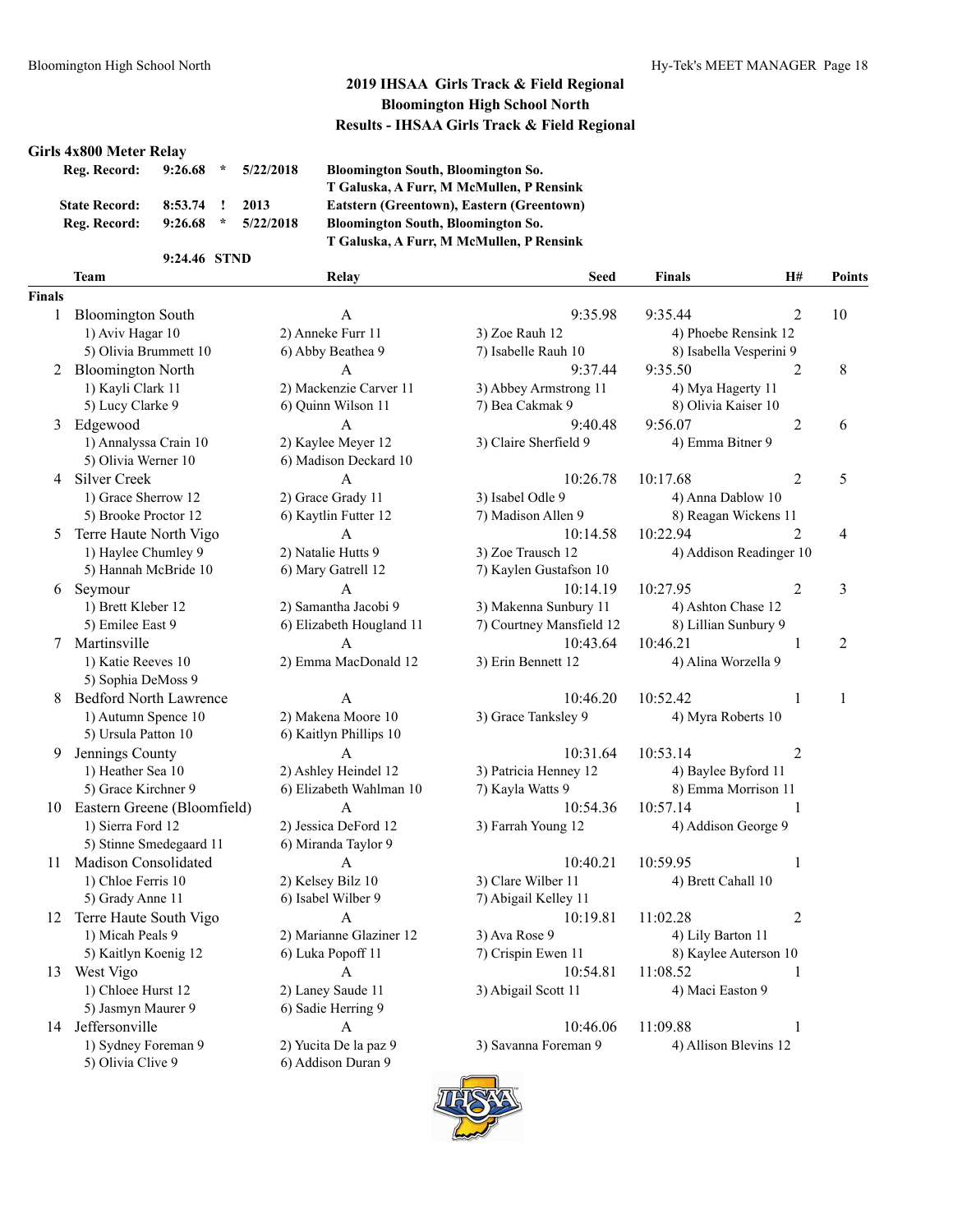15 Switzerland County A 10:34.31 11:41.16 1

5) Kiley Flanders 9 6) Leah Anders 12

1) Matty Anderson 11 2) Alisha Detmer 9 3) Allison Detmer 11 4) Keirstan Oeffinger 10

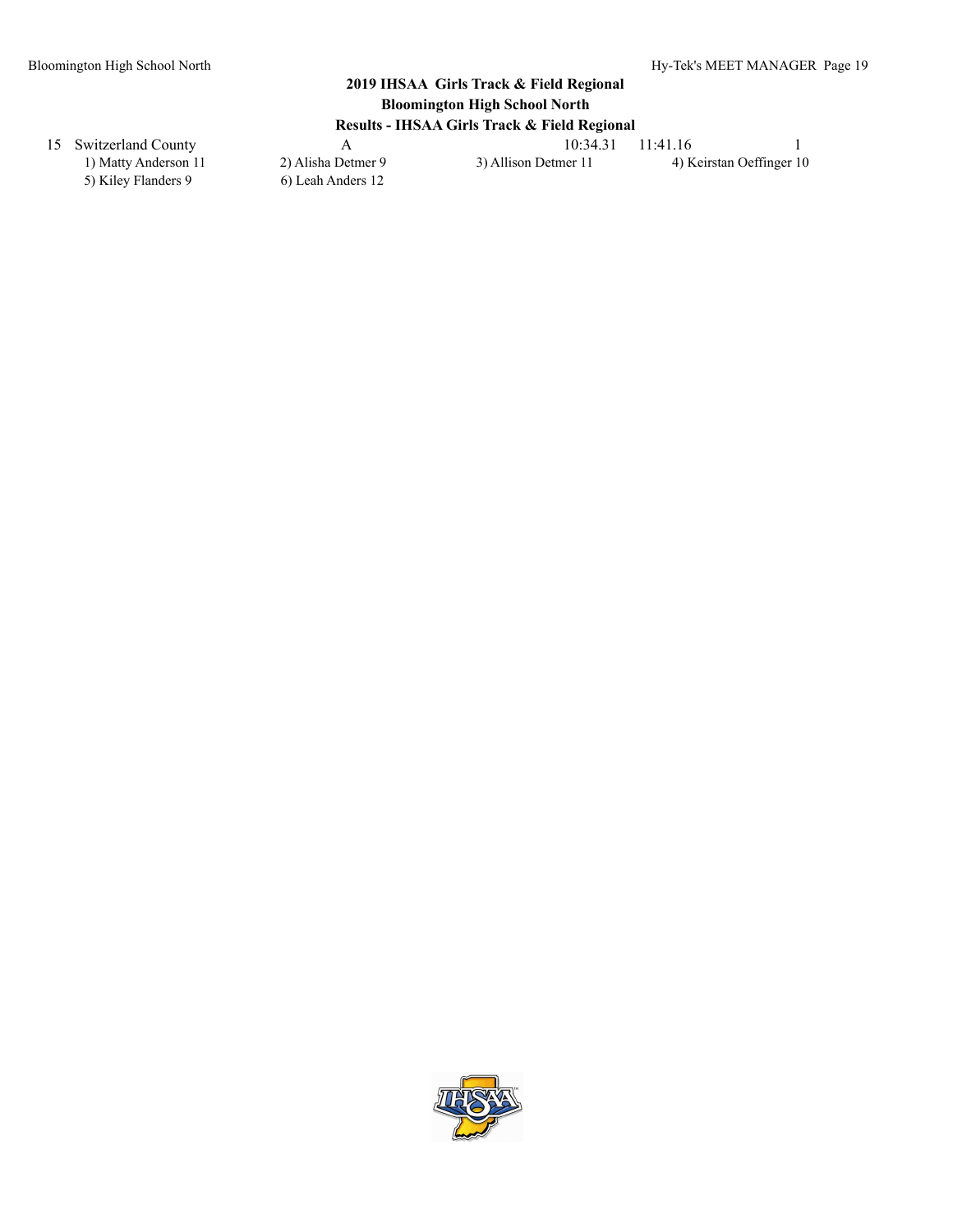| Finals  (Girls 4x800 Meter Relay) |  |  |  |  |
|-----------------------------------|--|--|--|--|
|-----------------------------------|--|--|--|--|

|    | <b>Team</b>            | Relay                 | <b>Seed</b>        | <b>Finals</b> | H#                   | Points |
|----|------------------------|-----------------------|--------------------|---------------|----------------------|--------|
| 16 | White River Valley     |                       | 11:05.12           | 12:00.70      |                      |        |
|    | 1) Christiane Davis 11 | 2) Patricia Soliday 9 | 3) Sydney Stahl 12 |               | 4) Mylee Campbell 11 |        |
|    | 5) Jailyn Lundy 10     |                       |                    |               |                      |        |

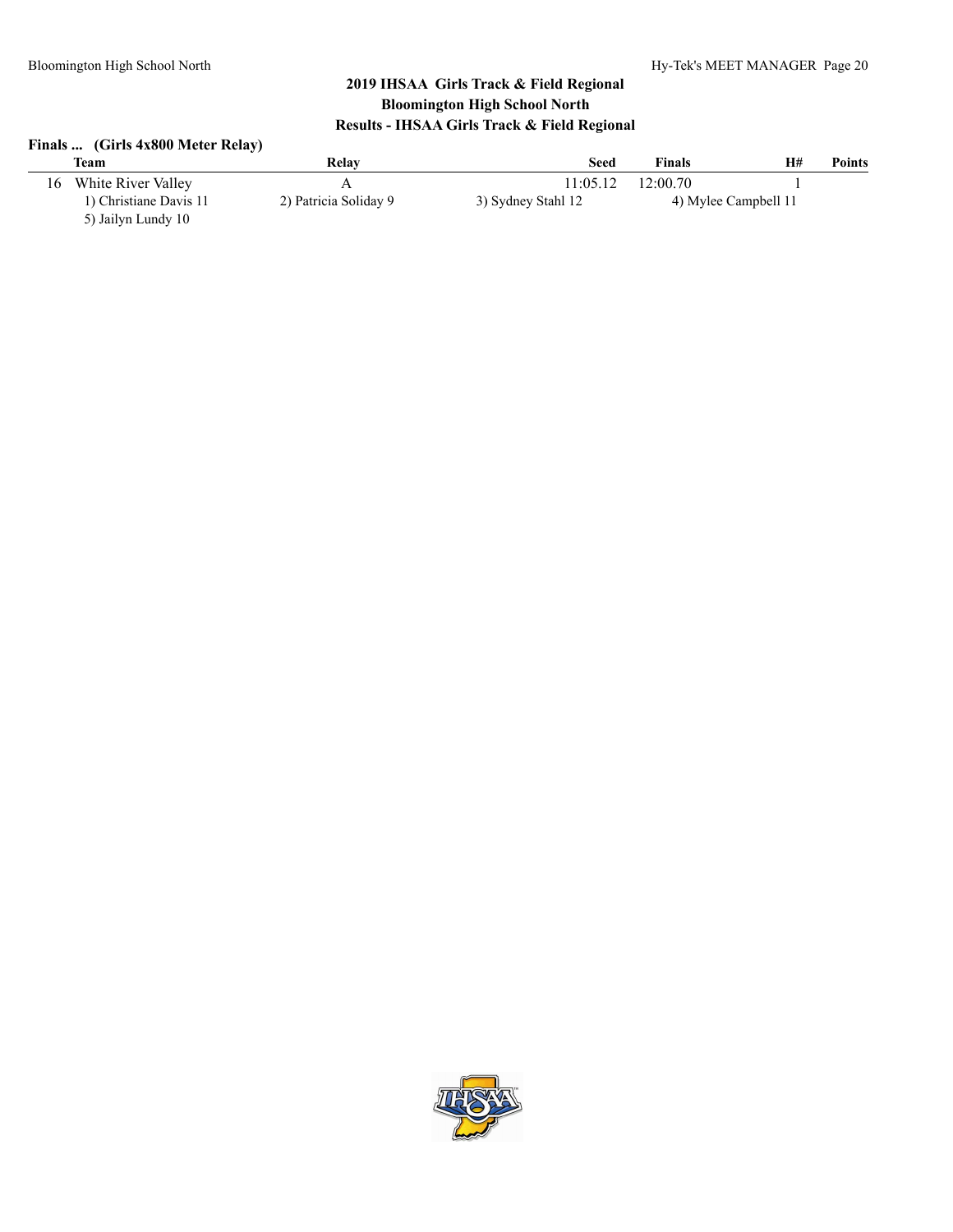### **Girls High Jump**

| <b>State Record:</b> | 6-00         |         | 1985 | Angela Bradburn, Norwell     |
|----------------------|--------------|---------|------|------------------------------|
| Reg. Record:         | 5-08         | $\star$ | 2001 | Rachel Kohler, Floyd Central |
|                      | 5-04.50 STND |         |      |                              |

|               | Name                 |      | Yr School                | <b>Seed</b> | <b>Finals</b> | <b>Points</b>  |
|---------------|----------------------|------|--------------------------|-------------|---------------|----------------|
| <b>Finals</b> |                      |      |                          |             |               |                |
|               | Ashley O'Neal        | 12   | North Putnam             | $5 - 02.00$ | $5 - 03.00$   | 10             |
|               | Jewel McCormick      | 11 - | Springs Valley           | 5-05.00     | J5-03.00      | 8              |
| 3             | Naimah Slaughter     |      | Rock Creek Academy       | $5-02.00$   | $J5-03.00$    | 6              |
| 4             | Kalin Campbell       | 11   | New Washington           | $5 - 02.00$ | $5 - 02.00$   | 5              |
| $\mathcal{D}$ | Aleiah Thomas        | 11   | Switzerland County       | $5-02.00$   | 5-01.00       | 4              |
| 6             | <b>Allison Price</b> |      | <b>Bloomington North</b> | $5 - 00.00$ | J5-01.00      | 3              |
|               | Jasmine Blais        | 12   | Mitchell                 | 5-01.00     | $5 - 00.00$   | $\overline{2}$ |
| 8             | Faye Bryan           | 12   | <b>Bloomington South</b> | $4 - 10.00$ | J5-00.00      |                |
| 9             | Kaylynn Barton       | 11   | Terre Haute South Vigo   | $5 - 00.00$ | $4 - 10.00$   |                |
| 9             | Ashley Stephenson    | 10   | Salem                    | $4 - 10.00$ | $4 - 10.00$   |                |
| 9             | Jailyn Lundy         | 10   | White River Valley       | $5-02.00$   | $4 - 10.00$   |                |
| 9             | Kendal Fruits        | 10   | New Washington           | $4 - 10.00$ | $4 - 10.00$   |                |
| 9             | Ilissia Martin       | 11   | <b>Bloomington South</b> | $4 - 10.00$ | $4 - 10.00$   |                |
| 14            | Mackenzie Turner     | 10   | Terre Haute North Vigo   | $5-02.00$   | J4-10.00      |                |
| 14            | Madison Followell    | 11   | Sullivan                 | $5 - 00.00$ | J4-10.00      |                |
| ---           | <b>Haley Rose</b>    | 10   | Linton-Stockton          | $4 - 10.00$ | NH            |                |
|               | Lakins Kennadi       | 9    | Crothersville            | $4 - 10.00$ | <b>NH</b>     |                |
|               | Sadee Goedeker       | 9.   | Charlestown              | $4 - 10.00$ | NH            |                |

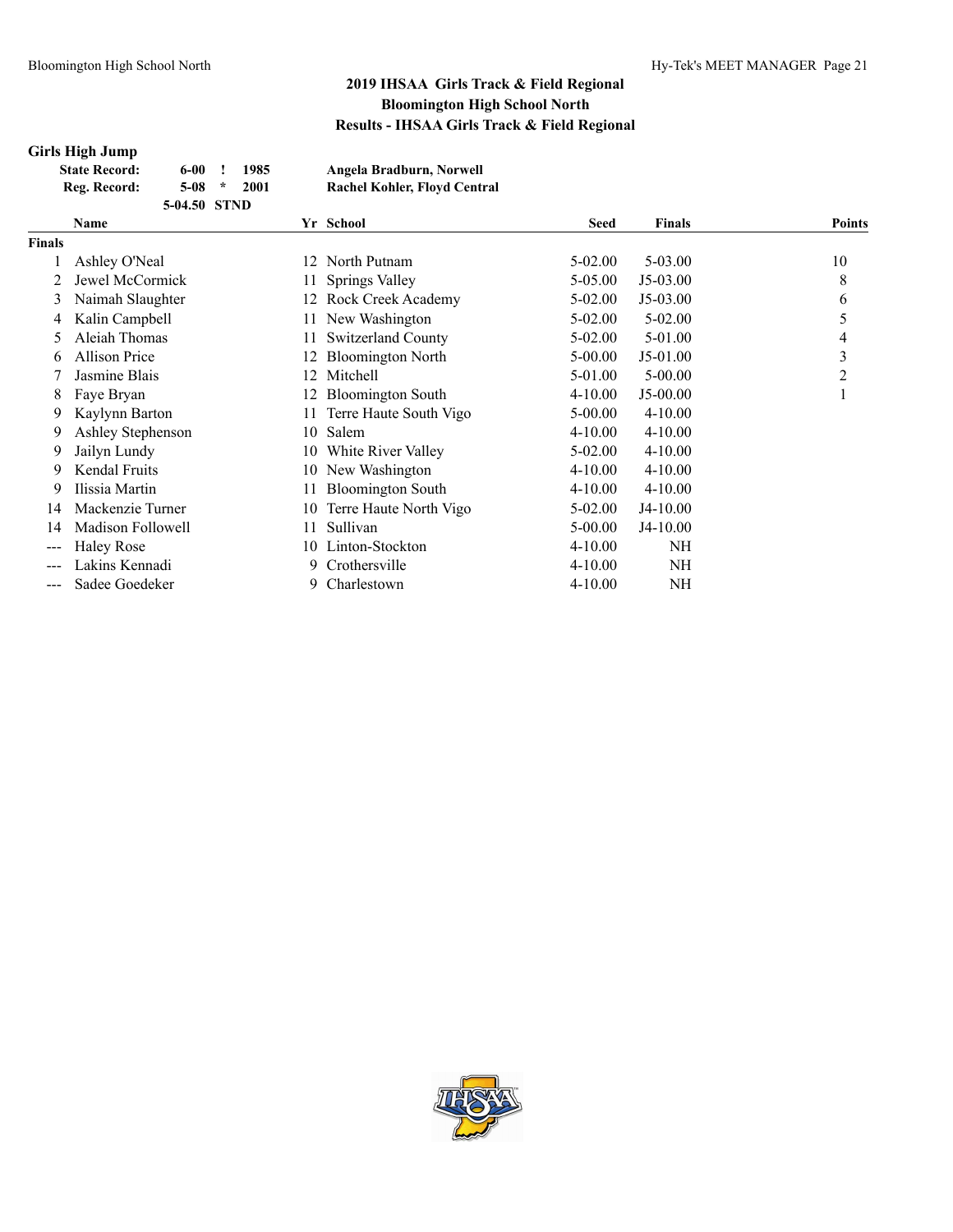### **Girls Pole Vault**

| State Record: 13-06.25 ! 2006 |               |  |                         |
|-------------------------------|---------------|--|-------------------------|
| Reg. Record:                  | $13-00$       |  | $\frac{1}{2}$ 5/23/2017 |
|                               | 11-02.00 STND |  |                         |

**State Record: 13-06.25 ! 2006 Ellie McCardwell, Fort Wayne Northrop Reg. Record: 13-00 \* 5/23/2017 Maddie Holland, Madison Cons**

|               | Name                      |    | Yr School                 | Seed        | <b>Finals</b> | <b>Points</b> |
|---------------|---------------------------|----|---------------------------|-------------|---------------|---------------|
| <b>Finals</b> |                           |    |                           |             |               |               |
|               | Sydney Lewis              | 12 | Greencastle               | 10-00.00    | $9 - 10.00$   | 10            |
|               | Margaret Olesh            |    | Eastern (Pekin)           | $9 - 03.00$ | $J9-10.00$    | 8             |
| 3             | Dazia Drake               | 12 | Owen Valley               | $9-10.00$   | $J9-10.00$    | 6             |
| 4             | Abby Kissinger            | 12 | Terre Haute North Vigo    | 10-00.00    | J9-10.00      | 5             |
| 5             | <b>Brooklyn Snodgrass</b> | 12 | <b>Brownstown Central</b> | $9 - 00.00$ | $9 - 06.00$   | 4             |
| 6             | Chloe Rolen               | 10 | <b>Bloomington South</b>  | $9 - 06.00$ | $9 - 00.00$   | 2.50          |
| 6             | Mackenzie Stoltz          | 11 | Cloverdale                | $9 - 06.00$ | $9 - 00.00$   | 2.50          |
| 8             | <b>Avery DeHart</b>       |    | 12 Seymour                | $9 - 03.00$ | J9-00.00      | 1             |
| 9             | Kendra Salazar            | 10 | Jeffersonville            | 8-00.00     | 8-06.00       |               |
| 9             | Jaylyn Parks              | 12 | Terre Haute South Vigo    | 8-00.00     | 8-06.00       |               |
| 9             | Maddie Knapp              |    | <b>Bloomington North</b>  | 8-00.00     | 8-06.00       |               |
| 9             | Brianna Balmer            | 9  | <b>Silver Creek</b>       | $9 - 00.00$ | 8-06.00       |               |
| 13            | Krislynn Bailey           |    | Terre Haute North Vigo    | 8-06.00     | J8-06.00      |               |
| ---           | Abigayle Hall             | 12 | Sullivan                  | 8-00.00     | NH            |               |
|               | Stephanie Nicola          | 10 | <b>Bloomington North</b>  | 8-00.00     | <b>NH</b>     |               |
| ---           | Alli Taylor               | 9  | Martinsville              | 8-00.00     | <b>NH</b>     |               |
| ---           | Emily Kiefer              | 12 | Madison Consolidated      | 8-00.00     | <b>NH</b>     |               |
|               | Isabel Rygiel             |    | <b>Brown County</b>       | $9 - 00.00$ | NH            |               |
| $---$         | Natalie Suding            | 10 | <b>Brown County</b>       | 8-06.00     | <b>NH</b>     |               |
|               |                           |    |                           |             |               |               |

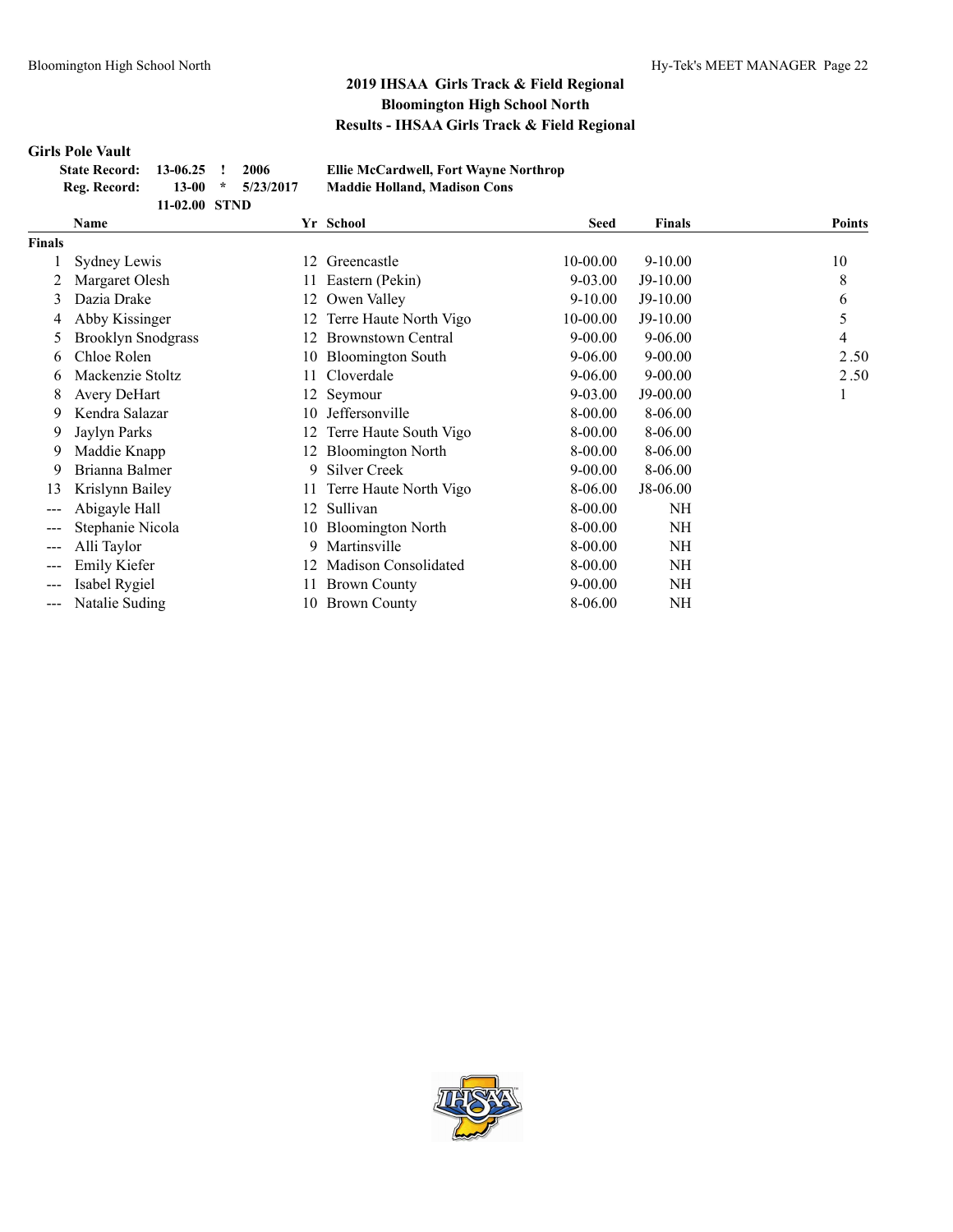# **Girls Long Jump**

| <b>State Record:</b>    | 20-04         | $\mathbf{I}$ | 1986  | Tonya Sedwick, Jeffersonville |
|-------------------------|---------------|--------------|-------|-------------------------------|
| Reg. Record: 19-03.75 * |               |              | -1986 | Tonya Sedwick, Jeffersonville |
|                         | 17-08.25 STND |              |       |                               |

| Name                 |    |                               | <b>Seed</b>                                                                                                                            | <b>Finals</b> | <b>H#</b>      | <b>Points</b>  |
|----------------------|----|-------------------------------|----------------------------------------------------------------------------------------------------------------------------------------|---------------|----------------|----------------|
|                      |    |                               |                                                                                                                                        |               |                |                |
| Faye Bryan           |    | <b>Bloomington South</b>      | 16-09.00                                                                                                                               | 17-01.50      |                | 10             |
| Samantha Sproles     |    | Jennings County               | 16-08.00                                                                                                                               | 16-11.75      |                | 8              |
| Naimah Slaughter     |    |                               | 17-05.50                                                                                                                               | 16-11.50      |                | 6              |
| Kyla Kante           | 9. | <b>Bloomington North</b>      | 17-00.75                                                                                                                               | 16-10.00      |                | 5              |
| MacKenzie Fountain   | 9. | Jeffersonville                | 16-06.50                                                                                                                               | 16-07.50      |                | 4              |
| Lara Skaggs          |    |                               | 16-03.25                                                                                                                               | 16-06.25      | 2              | 3              |
| Mckenna Jeter        | 9. | Eastern (Pekin)               | 16-09.00                                                                                                                               | 16-02.00      |                | $\overline{2}$ |
| Jordan Monson        |    |                               | 16-03.75                                                                                                                               | 16-00.75      | 2              |                |
| Jaci Stone           | 9. | Shakamak                      | 16-06.00                                                                                                                               | 15-09.25      |                |                |
| Ahmya Baker          | 10 | Jeffersonville                | 16-04.00                                                                                                                               | 15-05.50      | $\overline{2}$ |                |
| Macey Timberman      |    |                               | 15-05.50                                                                                                                               | 15-02.00      | $\overline{2}$ |                |
| Lauren Lundergan     |    | Shawe Memorial                | 16-04.25                                                                                                                               | 15-02.00      |                |                |
| Hannah Dudley        |    | Silver Creek                  | 16-02.25                                                                                                                               | 14-11.00      | 2              |                |
| <b>Lindley Steel</b> |    | <b>Bedford North Lawrence</b> | 15-09.50                                                                                                                               | 14-08.00      | $\overline{2}$ |                |
| <b>Emily Hyatt</b>   |    |                               | 15-02.75                                                                                                                               | 13-10.50      | $\overline{c}$ |                |
|                      |    |                               | Yr School<br>12.<br>10-<br>12 Rock Creek Academy<br>10 Seymour<br>12 Bloomington South<br>Northview<br>9.<br>12.<br>12<br>10 Clay City |               |                |                |

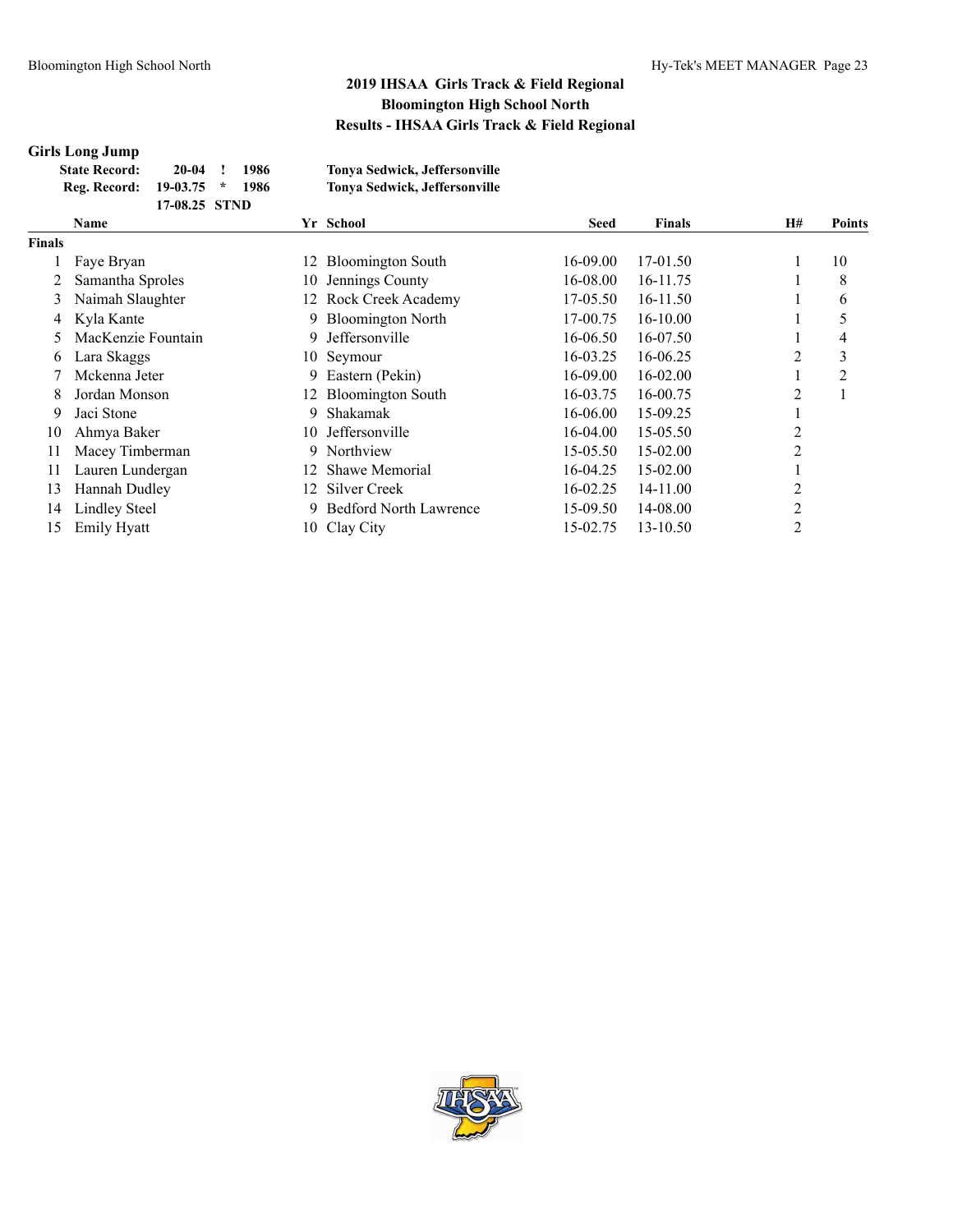### **Girls Shot Put**

| <b>State Record:</b> | 50-09         |         | 2011 | <b>Tori Bliss, Edgewood</b>   |
|----------------------|---------------|---------|------|-------------------------------|
| Reg. Record:         | 49-03.50      | $\star$ | 1999 | <b>Stacy Martin, Edgewood</b> |
|                      | 40-08.50 STND |         |      |                               |

|                            | Name                    |     | Yr School                     | <b>Seed</b>  | <b>Finals</b> |             | H# | <b>Points</b>  |
|----------------------------|-------------------------|-----|-------------------------------|--------------|---------------|-------------|----|----------------|
| <b>Finals</b>              |                         |     |                               |              |               |             |    |                |
|                            | Kayla Truesdell         | 12  | Jennings County               | 40-09.25     | 42-08.75      | <b>STND</b> | 2  | 10             |
|                            | Lauren England          | 12. | Terre Haute South Vigo        | $41 - 03.00$ | $42 - 02.50$  | <b>STND</b> | 2  | 8              |
| 3                          | Tyresha Clark           | 10  | Terre Haute North Vigo        | $40 - 03.00$ | $40 - 10.50$  | <b>STND</b> | 2  | 6              |
| 4                          | Lexona Herendeen        | 12. | <b>Bloomington North</b>      | 35-10.50     | 38-09.00      |             | 2  | 5              |
| 5                          | Ashley Schroer          |     | <b>Brownstown Central</b>     | 36-11.25     | J38-09.00     |             | 2  | 4              |
| 6                          | Jada Amis               | 12. | Greencastle                   | 37-05.50     | 37-03.50      |             | 2  | 3              |
|                            | Bree Mahoney-Sutherland | 10. | South Putnam                  | 34-08.00     | 36-01.75      |             |    | $\overline{2}$ |
| 8                          | Claire Gillen           | 12. | Greencastle                   | 35-04.50     | 35-11.00      |             | 2  |                |
| 9                          | Kamran Miles            |     | 12 New Washington             | 34-06.00     | 35-03.50      |             |    |                |
| 10                         | Trista Helms            | 9.  | Edgewood                      | 35-06.00     | 34-08.50      |             |    |                |
| 11                         | Molly Lambrecht         | 11. | <b>Bedford North Lawrence</b> | 35-02.25     | 34-07.50      |             |    |                |
| 12                         | Alexis Gibson           | 10. | <b>Jeffersonville</b>         | 34-00.00     | 34-01.00      |             |    |                |
| 13                         | Makenzi Thiery          | 12. | <b>Bloomington South</b>      | 34-03.50     | J34-01.00     |             |    |                |
| 14                         | Ashaunti Bacon          | 12. | Jeffersonville                | 35-02.00     | 33-04.00      |             |    |                |
| 15                         | Reilly Smith            | 10  | <b>Bloomington North</b>      | 34-05.50     | 32-07.25      |             |    |                |
| $\qquad \qquad - \qquad -$ | Lexie Messer            | 12. | Silver Creek                  | 34-08.00     | <b>FOUL</b>   |             |    |                |

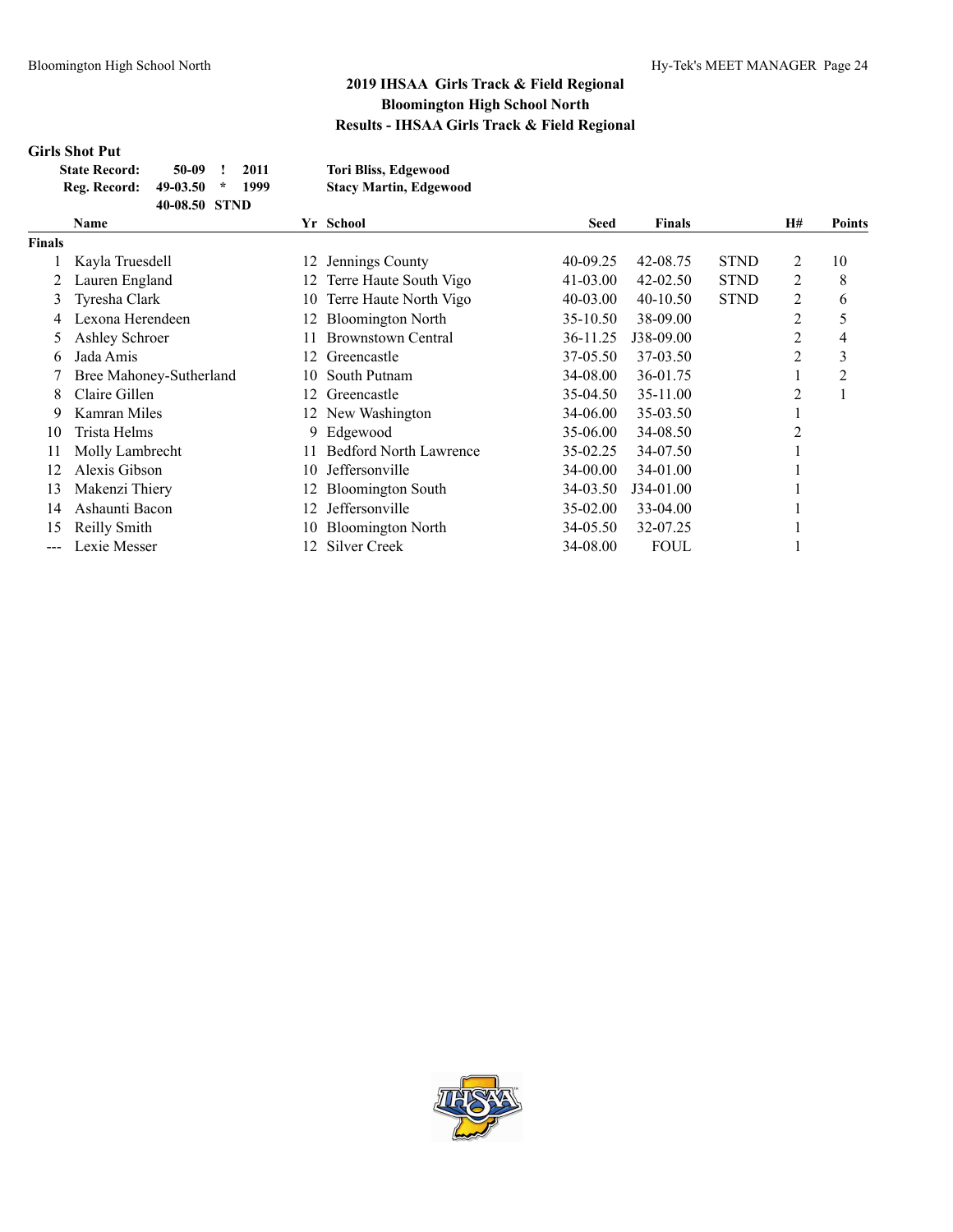# **Girls Discus Throw**

| <b>State Record:</b> | 168-06 !    | 2013 | Adriana Brown, Edgewood       |
|----------------------|-------------|------|-------------------------------|
| Reg. Record:         | $169-05$ *  | 1999 | <b>Stacy Martin, Edgewood</b> |
|                      | 125-05 STND |      |                               |

|               | <b>Name</b>        |     | Yr School                 | Seed   | <b>Finals</b> |             | <b>H#</b>      | <b>Points</b> |
|---------------|--------------------|-----|---------------------------|--------|---------------|-------------|----------------|---------------|
| <b>Finals</b> |                    |     |                           |        |               |             |                |               |
|               | Lauren England     | 12  | Terre Haute South Vigo    | 134-10 | 143-08.00     | <b>STND</b> | 2              | 10            |
|               | Kayla Truesdell    |     | 12 Jennings County        | 120-03 | 137-08.00     | <b>STND</b> | 2              | 8             |
| 3             | Vanessa Shafford   | 10. | Linton-Stockton           | 128-01 | 125-04.00     |             | 2              | 6             |
|               | Lexie Messer       |     | 12 Silver Creek           | 113-01 | 114-05.00     |             | $\overline{2}$ | 5             |
|               | Lanae Crowe        |     | 10 Charlestown            | 119-01 | 113-04.00     |             | 2              | 4             |
| O.            | Makenzi Thiery     | 12  | <b>Bloomington South</b>  | 118-11 | 110-03.00     |             | 2              | 3             |
|               | Avery Koch         | 10  | <b>Brownstown Central</b> | 104-07 | 108-02.00     |             |                | 2             |
| 8             | Ashley Schroer     | 11. | <b>Brownstown Central</b> | 115-01 | 107-07.00     |             | 2              |               |
| 9             | Tyresha Clark      |     | 10 Terre Haute North Vigo | 107-09 | 106-11.00     |             | 2              |               |
| 9             | Lauren Orr         |     | 12 Springs Valley         | 104-11 | 106-11.00     |             |                |               |
| 11            | Lexona Herendeen   | 12  | <b>Bloomington North</b>  | 104-01 | 103-09.00     |             |                |               |
| 12            | Emma Lonnberg      | 12  | <b>Bloomington South</b>  | 104-07 | 102-07.00     |             |                |               |
| 13            | Addison Hill       | 12  | Madison Consolidated      | 106-00 | 99-08.00      |             |                |               |
| 14            | Krista Kane        | 11  | West Vigo                 | 102-00 | 97-01.00      |             |                |               |
| 15            | Keeley Hughes      |     | Cloverdale                | 106-06 | 96-11.00      |             |                |               |
| 16            | <b>Emily Gasho</b> |     | 12 North Putnam           | 105-07 | 96-03.00      |             |                |               |